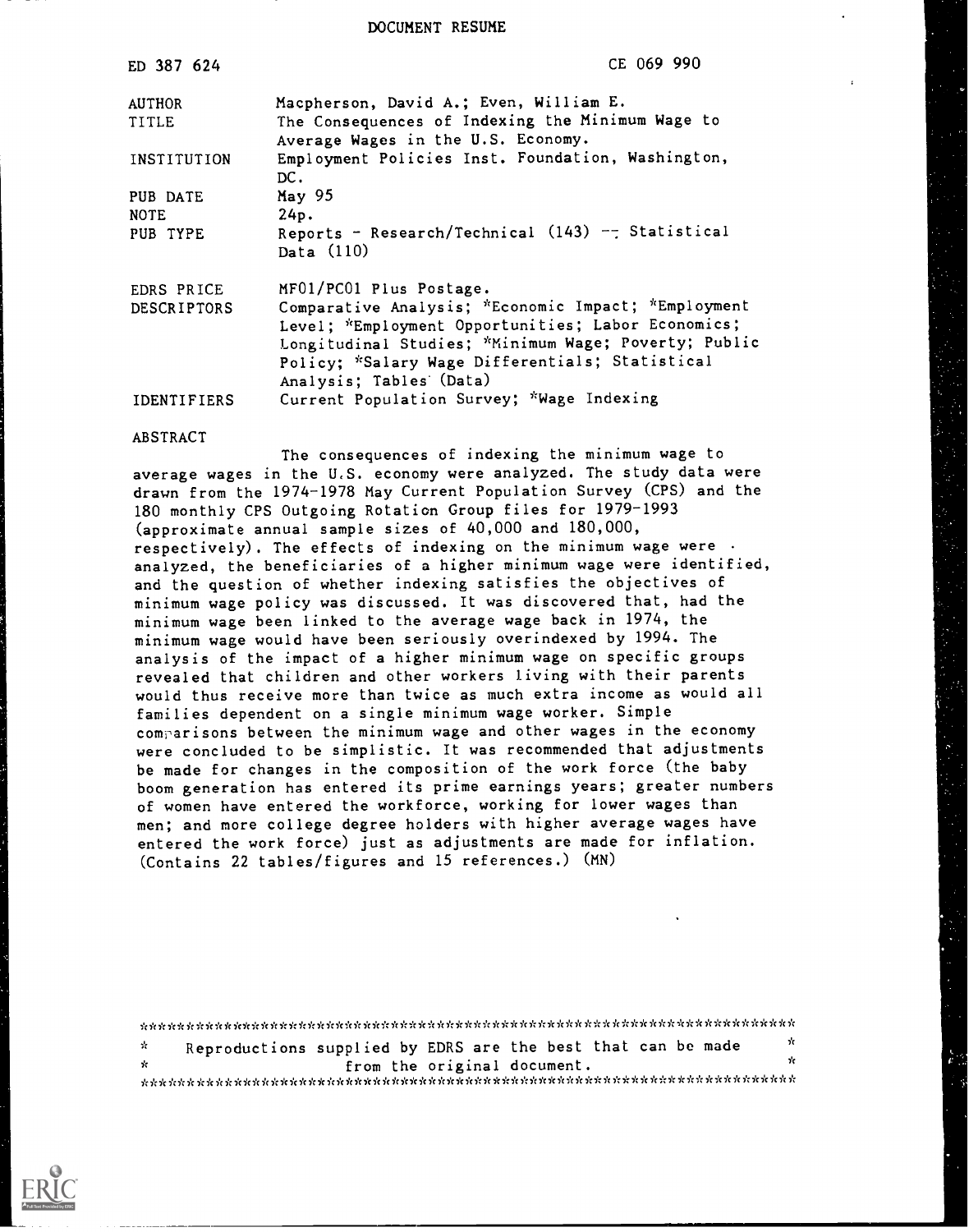

ED 387 624

# THE CONSEQUENCES OF INDEXING THE MINIMUM WAGE TO AVERAGE WAGES IN THE U.S. ECONOMY

DAVID A. MACPHERSON Department of Economics Florida State University

WILLIAM E. EVEN Department of Economics Miami University

> U S. DEPARTMENT OF EDUCATION EDUCATIONAL RESOURCES INFORMATION CENTER (ERIC)<br>This gocument has been reproduced as<br>received from the person or organization

- ortginafing II D. Minor changes have been made to
- Improve replodUrt.en Quably

2

Points of yaw of or our stated in the<br>document do not ne, essarily represent<br>official OERI position or policy

'PERMISSION TO REPRODUCE THIS MATERIAL HAS BEEN GRANTED BY

TO THE EDUCATIONAL RESOURCES INFORMATION CENTER (ERIC)."



069990

Suite 1110, 607 14th Street, N.W. - Washington, D.C. 20005 - (202) 347-5178 - Fax: (202) 347-5250

BEST COPY AVAILABLE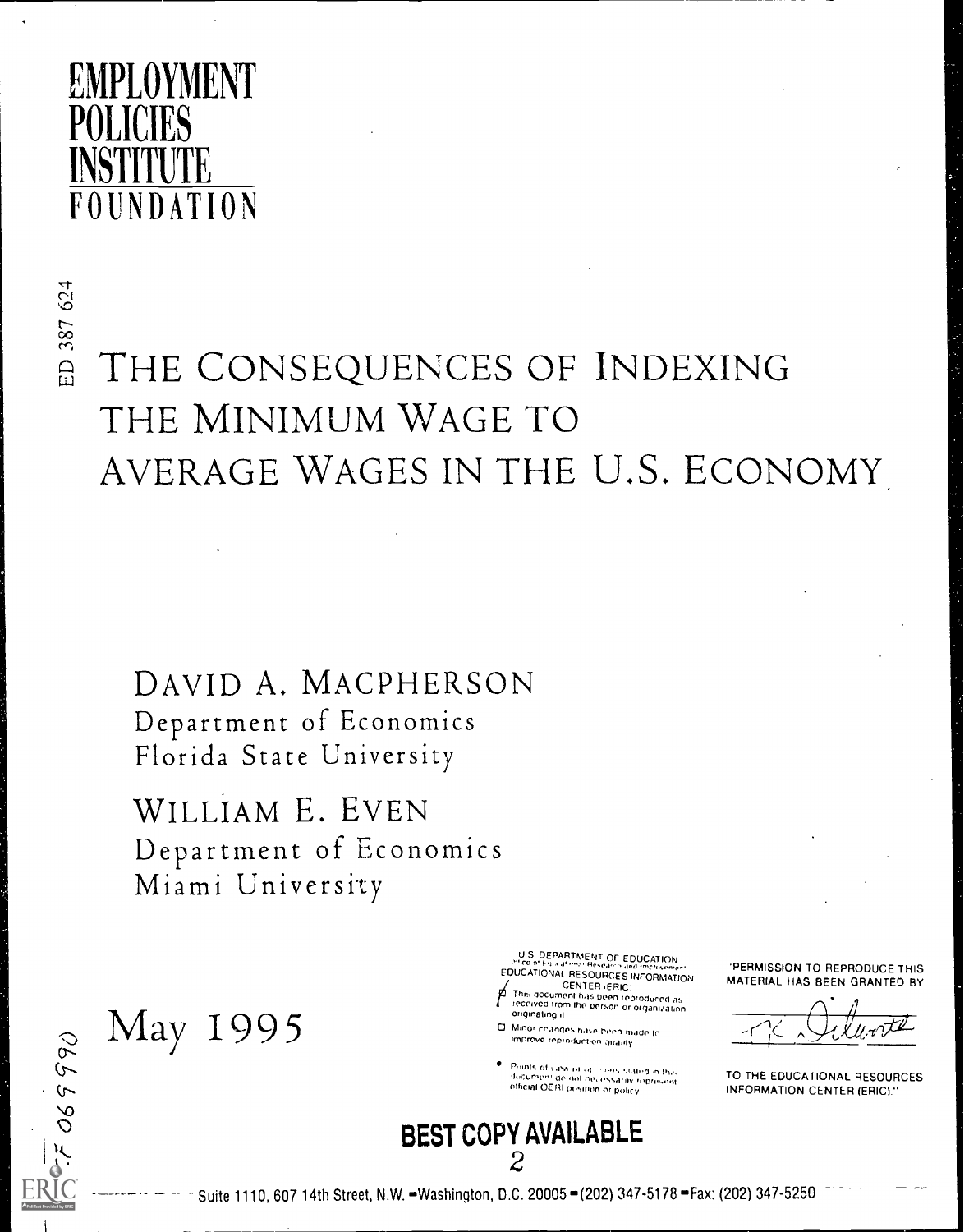The Employment Policies Institute Foundation is a non-profit research organization dedicated to studying public policy issues surrounding employment growth. In particular, EPIF research focuses on labor and tax issues that affect entry-level employment levels. Among other issues, EPIF research has quantified the impact of new labor costs on job creation, explored the connection between entry-level employment and welfare reform, and analyzed the demographic distribution of mandated benefits. EPIF commissions non-partisan research which is conducted by independent economists at major universities around the country.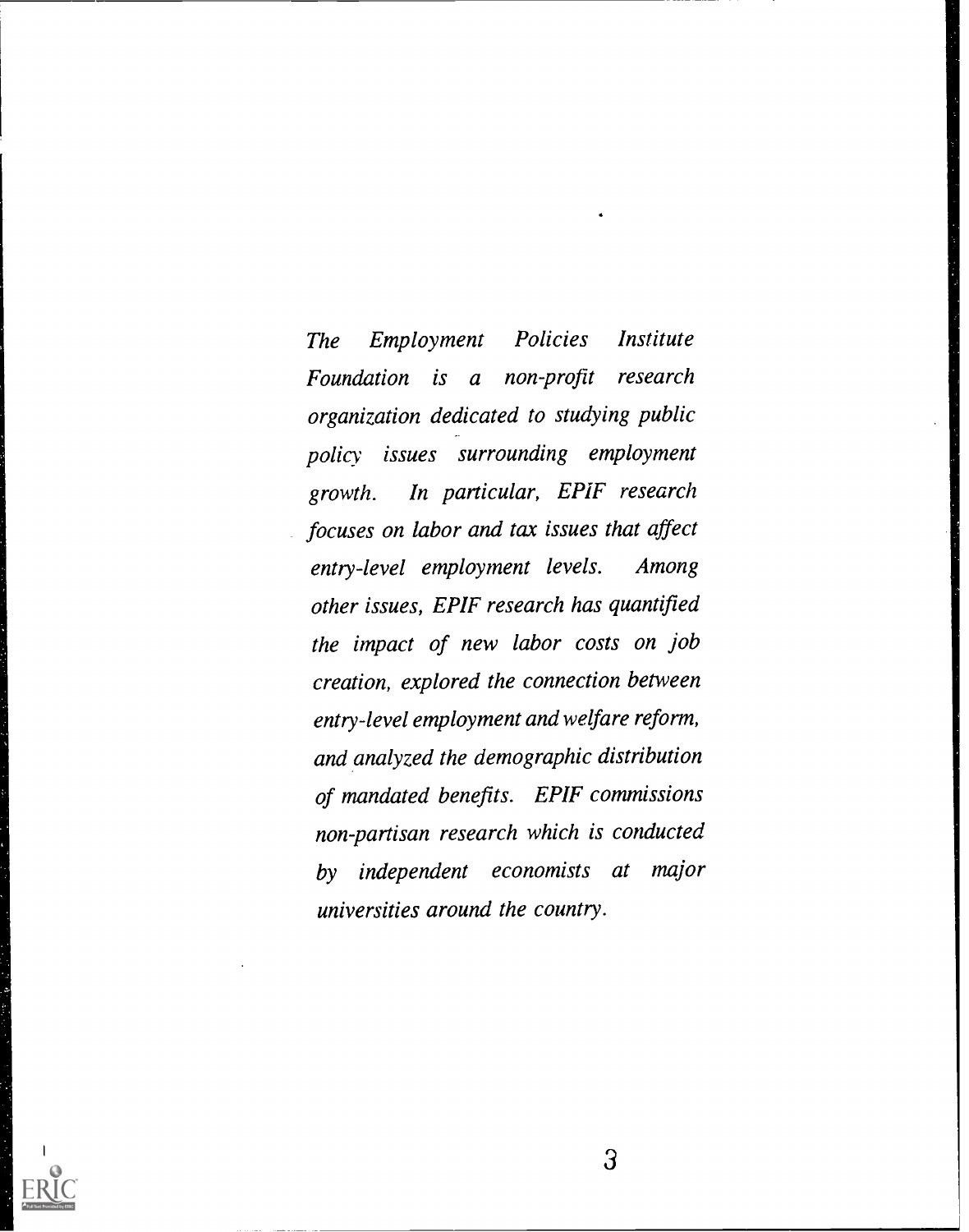Two consistent themes have echoed throughout the current debate over the future of the minimum wage: minimum-wage workers today have been left behind by the overall growth in wages; and, mandated wage increases are desirable because most minimum wage workers are adults and have families to support. Both of these assertions are based on simplistic views of the workforce. Neither stands up to close scrutiny, as this paper by David Macpherson and William Even demonstrates.

### Have Minimum Wage Workers Been Left Behind?

In 1974 the minimum wage stood at \$2.00 and equaled 45 percent of average wages in the economy. By 1993 the minimum wage had increased to \$4.25 but had fallen to 35 percent of average wages. This erosion in the relative economic status of minimum wage workers has propelled the debate over minimum wages and even led to demands that the minimum be explicitly linked to other wages, rising whenever economy-wide wages increase. What this simple analysis neglects, however, are the massive changes that have taken place in the American workforce.

Over the last 20 years the baby boom generation has aged out of the entry-level workforce and moved into its prime earnings years (working to raise average wages, since age and earnings are positively associated). At the same time, American women have entered the workforce in greater numbers than ever before (working to lower average wages, since women earn less on average than men). Accounting for both of these effects is complicated by the increase in the fraction of the population with higher education (working to raise average wages)—those with college degrees now represent 24 percent of the workforce, compared to only 15 percent twenty years ago.

This concentration of more experienced and better educated workers in their peak earnings years has skewed measurement of average wages. Since workers' earnings rise with labor force experience, especially when they have college degrees, the effect has been to raise average wages. This effect is so strong that measured average wages would have risen even if each and every wage classification in the economy had remained unchanged over the last twenty years.

Consequently, had we in 1974 linked the minimum wage to the average wage, we would have seriously over-indexed the minimum wage by 1994. This strict indexing would require a minimum wage of \$5.51 today, \$1.26 over its current level. Controlling for just the three factors identified above—age, gender and education changes—demonstrates that we would have over-indexed the minimum wage by at least 120 percent.

As attractive as indexing the minimum wage to other wages appears, this report demonstrates that simplistic comparisons between wage levels in different segments of the economy ignore not only important *economic* effects—notably changes in supply and demand conditions—but that such compari-

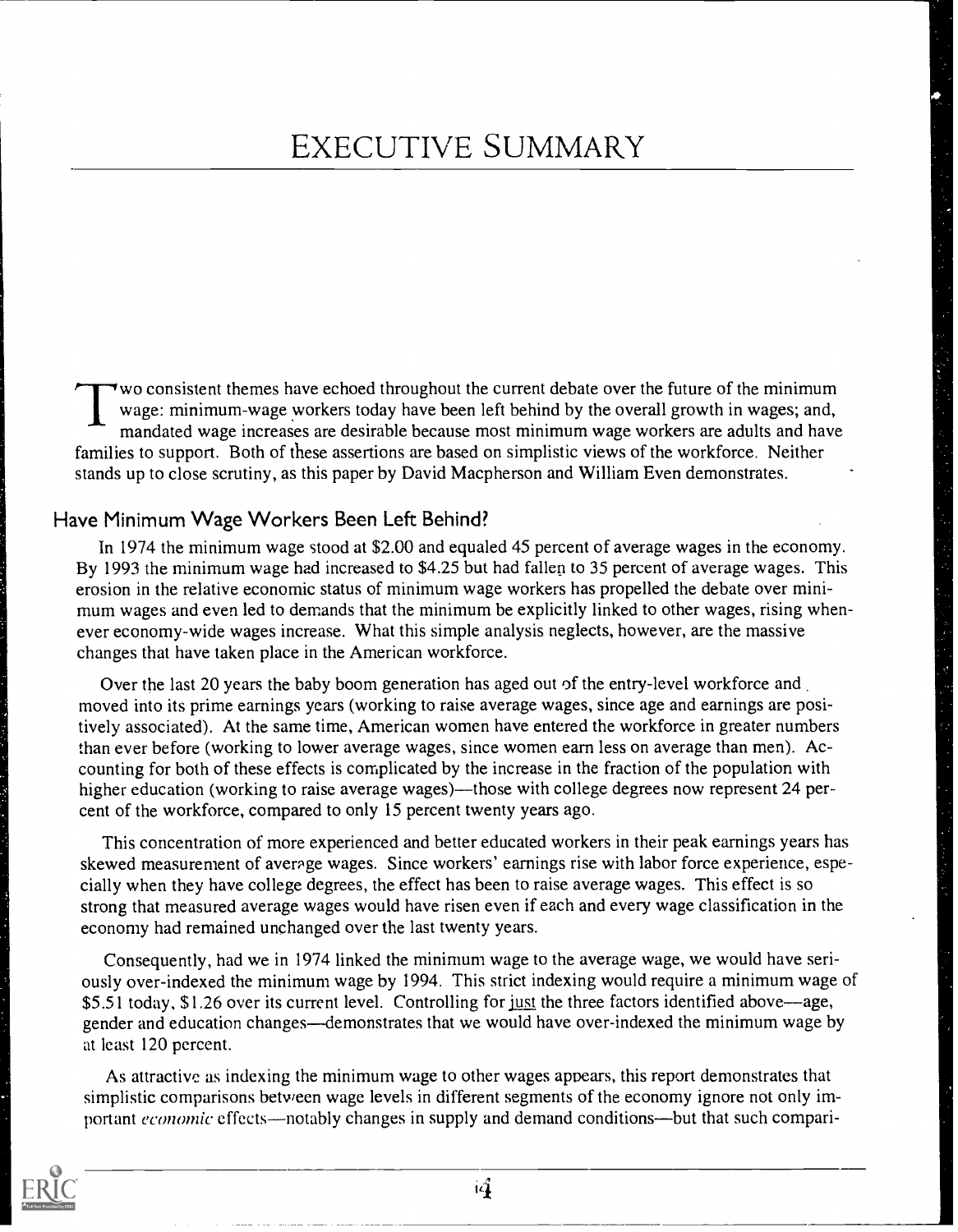sons suffer serious flaws from a failure to account for the massive changes in the characteristics of the

workforce. The post-war baby boom—arguably the most significant demographic event of the 20th century-must rank first among these omissions.

### Who Benefits from a Higher Minimum Wage?

Discussion of the distributional effects of the minimum wage have most often taken place in the context of the age of the workers. Recently, however, the debate has shifted to the family status of the workers. This paper provides the distribution of higher earnings from an increased minimum on these lines.

Almost one third of the added earnings from a \$5.15 minimum wage would flow to workers (teen and other workers) living with their parents. Single parents would receive less than 5 percent. In contrast, single individuals without children living at home (not including those living with their parents) would receive more than 20 percent of

### Beneficiaries of a Higher Minimum Wage:

| Worker Living with Parent(s) | 32.7%   |  |
|------------------------------|---------|--|
| Married Female Dual Earner   | 16.3%   |  |
| Single Female                | 12.6%   |  |
| Single Male                  | 9.3%    |  |
| Married Male Dual Earner     | $6.2\%$ |  |
| Other Relative               | 4.9%    |  |
| Married Male Sole Earner     | 5.0%    |  |
| Single Mother                | 4.4%    |  |
| Married Female Sole Earner   | 3.8%    |  |
| Related Sub Family Member    | 3.7%    |  |
| Unrelated Sub Family Member  | 0.8%    |  |

the increased income. For every dollar of higher earnings that this minimum wage increase would bestow on single parents, \$4.50 would go to single individuals and \$6.80 would go to children and other workers living in their parents' home. In fact, children and other workers living with their parents would receive more than twice as much extra income as would *all* families dependent on a single minimum wage worker.

#### Conclusion

As Macpherson and Even show in this paper, simple comparisons between the minimum wage and other wages in the economy suffer by virtue of their simplicity. Any such comparisons must take into account the vast changes in the American workforce. We must adjust for changes in the composition of the workforce in much that same manner as we adjust for inflation. A policy which blindly indexed the minimum wage to other wages in the economy over the last two decades would have markedly over-indexed that wage.

The same data set that made it possible to understand the compositional changes in the workforce also provides the framework in which to analyze the distribution of benefits from a higher minimum wage. Although it has become fashionable to portray the minimum wage as a means of helping family heads, it is clear that few of the benefits flow to these parents, and even fewer flow to families dependent on the earnings of a single minimum wage worker.

#### About the Data

The data for this study are drawn from the <sup>1974</sup> through <sup>1978</sup> May Current Population Survey (CPS) and the 180 monthly CPS Outgoing Rotation Group (ORG) files for January 1979 through December 1993. An important advantage of the data sources are the large sample sizes. The approximate annual sample sizes are 40,000 for the May CPS and 180,000 for the CPS ORG files.

> Carlos Bonilla Employment Policies Institute Foundation

> > $\ddot{\mathbf{d}}$



ii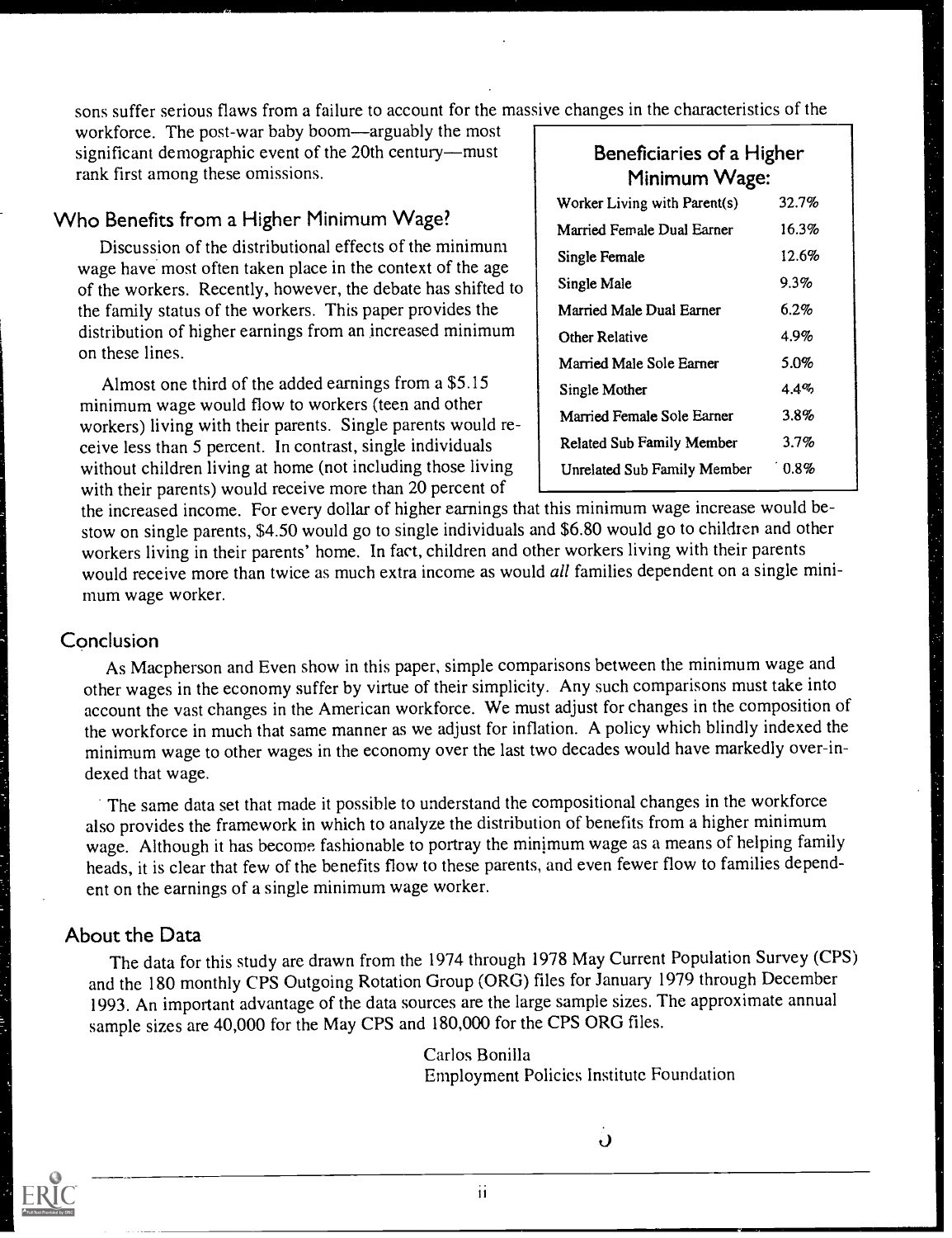#### Introduction

In 1974 the federal minimum wage equalled 46 percent of average wages in the economy, falling to 35 percent in 1994. This relative decline has led to numerous initiatives that would link the minimum wage to other wages in the economy.<sup>1</sup> Even proposals which do not explicitly link minimum and average wages, such as President Clinton's call for a minimum wage of \$5.15 an hour, have been defended as measures which simply reverse a growing tide of inequality that has hurt lower-paid workers. (A \$5.15 minimum wage today would raise the ratio of minimum to average wages by about 5 percentage points.)

On the surface, linking entry-level wages to other wage levels seems to a be a valid proposition. The economy has historically demonstrated an ability to support a minimum wage that was a larger fraction of average earnings than it is today. Consequently, the casual observer may not expect the restoration of that historic relationship to cause the adverse employment consequences that opponents of higher minimum wages warn of. But, in its blind devotion to averages, this simplistic view of the wage structure fails to capture the fact that in a non-stable workforce the average wage is artificially skewed by changes in the composition of that workforce.

How can changes in the composition of the workforce skew simple measures of average wages? To anticipate the results presented later in this paper, consider the effects on average wages of the post-war baby boom, arguably the most significant demographic event in American history. In 1974, the leading edge of the baby boom was just reaching its late  $20s^2$ , while the bulk of the baby boom had just entered the workforce. In that year roughly 25 percent of the workforce was aged 16-24 while 36 percent was aged 35-54. By 1993, however, the population had aged greatly. Now, 44 percent of the workforce was aged 35-54 and in its peak earnings years, while 16-24 year olds had shrunk to only 18 percent. This aging of the population changed the skill and experience level of the total workforce and markedly affected the measure of average wages.

When the bulk of the workforce moves into peak earnings years, the undeniable effect is to raise the average wage. (Note that this would be true even if absolute wages had remained unchanged in the intervening years.) Yet such a demographic shift tells us nothing about the relative well-being of other workers. If the population seems "richer" simply because it is older and earning more — both absolutely and relative to young workers  $-$  then an argument to index the minimum wage to average wages is effec-

<sup>2</sup> In 1974 the minimum wage was at its highest level relative to average wages.



 $\hat{\mathbf{o}}$ 

 $\mathbf{1}$ 

<sup>1</sup> In 1995 Senators Ted Kennedy and Paul Wellstone introduced a bill (S203) to raise the minimum wage to \$5.75, arguing that it would restore the minimum wage to "roughly half the hourly wage." Senator Wellstone reserved the option to re-introduce a bill he had introduced in the prior Congress (S562) which would have explicitly linked the minimum wage to equal half of average wages. (Congressional Record, January 11, 1995, page S801). The state of Massachusetts this year considered a measure (H4070) that would have linked the state's minimum wage to 50 percent of average non-agricultural wages in the state.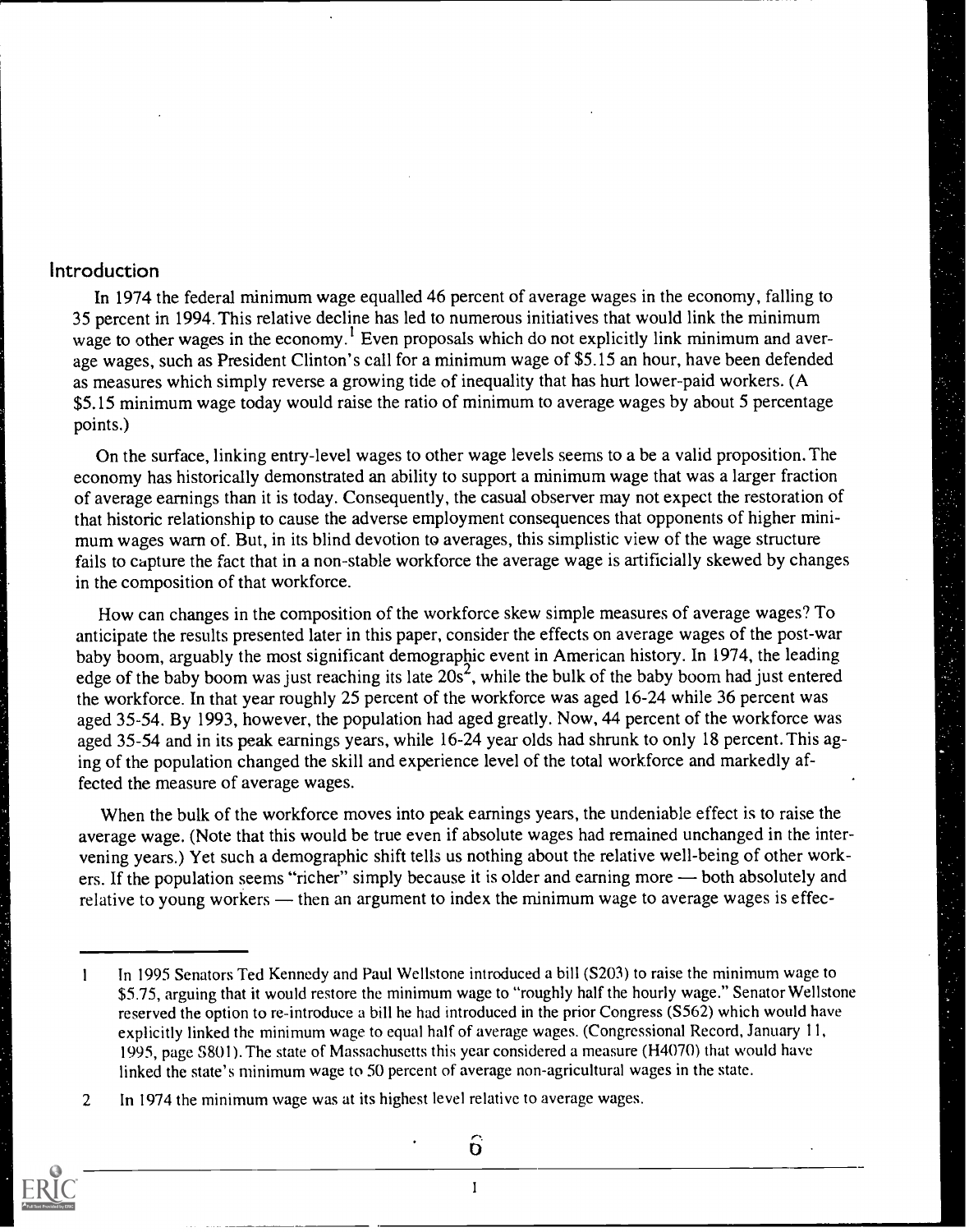uvely an argument to speed up the aging process, that younger workers are entitled to the higher wages that older workers have earned through their continued presence in the workforce.

In this paper we examine the relationship between the minimum wage and average wages in the economy, but do so by controlling for the changes in the American workforce, changes in the age and gender distributions as well as the educational attainment of the workforce. These changes in the workforce reflect changes in "labor quality" and will be referred to as such in this paper.

Had we begun indexing the minimum wage to average wages in 1974 we would now have a minimum of \$5.51 (it currently stands at \$4.25). However, due to changes in labor quality, this would be a significantly over-indexed entry-level wage. Controlling for just the three factors identified earlier  $$ age composition, education and gender changes — would reduce that indexed value from \$5.51 to \$4.82. That is to say, the minimum wage, under strict wage indexing, would be \$1.26 higher than today, with 55 percent of that higher amount representing an over-indexing of the minimum wage. Sixty-nine cents of this increase would arise solely from ignoring the changes in the workforce. In effect, we would have over-indexed the minimum wage by 120 percent. The minimum wage, compared to its relative value against other wages, would be far too high. Moreover, even though the \$4.82 minimum wage is derived from the constant labor quality index, it cannot be assumed that this level is the "proper" one for the minimum wage. Any determination along these lines must also reflect changes in the relative demand and supply conditions for workers at this pay level, a topic beyond the scope of this paper.

In conjunction with the Earned Income Tax Credit (EITC), a \$5.51 minimum wage would translate into an effective minimum wage of between \$6.53 and \$6.77 (for families with one, or more than one, child respectively). In 1996 these effective minimum wage rates would increase (due to scheduled increases in the EITC) to  $$6.53$  and  $$7.20$ , respectively.

In addition, this study takes issue with the efficacy of a policy that increases the minimum wage to improve income distribution. We demonstrate that the majority of benefits from a higher minimum wage accrue to children living with their parents. Only a small portion of an increase to \$5.15 would accrue to single parents (less than 5 percent) or to married couples with a single earner (less than 9 percent).

Finally, this study also takes issue with the desirability of automatically raising the minimum wage with an indexing mechanism. Assuming that the objective of minimum wage policy is to balance the anti-poverty effects against the potential loss of employment, we argue that the discretionary balance between higher wages and employment losses can be overwhelmed under a policy of minimum wage indexing.

### A Comparison of the Minimum Wage Since 1974 With and Without Indexing

In Figure 1, the minimum and average wages are presented for the years 1974 through 1994. Between 1974 and 1993, the minimum wage increased from \$2.00 per hour to its current level of \$4.25. Over the same period, the average wage in the economy rose from \$4.35 to \$12.11. In Figure 2, we present the ratio of the minimum to average wage (RMA) for each year between 1974 and 1993. The ratio started at .46 in 1974 and, due to six separate increases in the minimum wage between 1974 and 1981, the RMA was virtually unchanged. Between 1981 and 1989, the minimum wage was frozen at \$3.35 and the RMA fell to .32. Between 1989 and 1993, the minimum was increased to its new level of \$4.25, generating an RMA of .36 in 1994.

To understand the consequences of indexing the minimum wage to the average wage in the economy, we calculate what the minimum wage would be for each year since 1974 if the RMA were held at its 1974 value of .46. The results, presented in Figure 3 and contrasted with the actual minimum wage, indicate that the minimum wage in 1993 would be \$5.51 if indexing had started in 1974.



2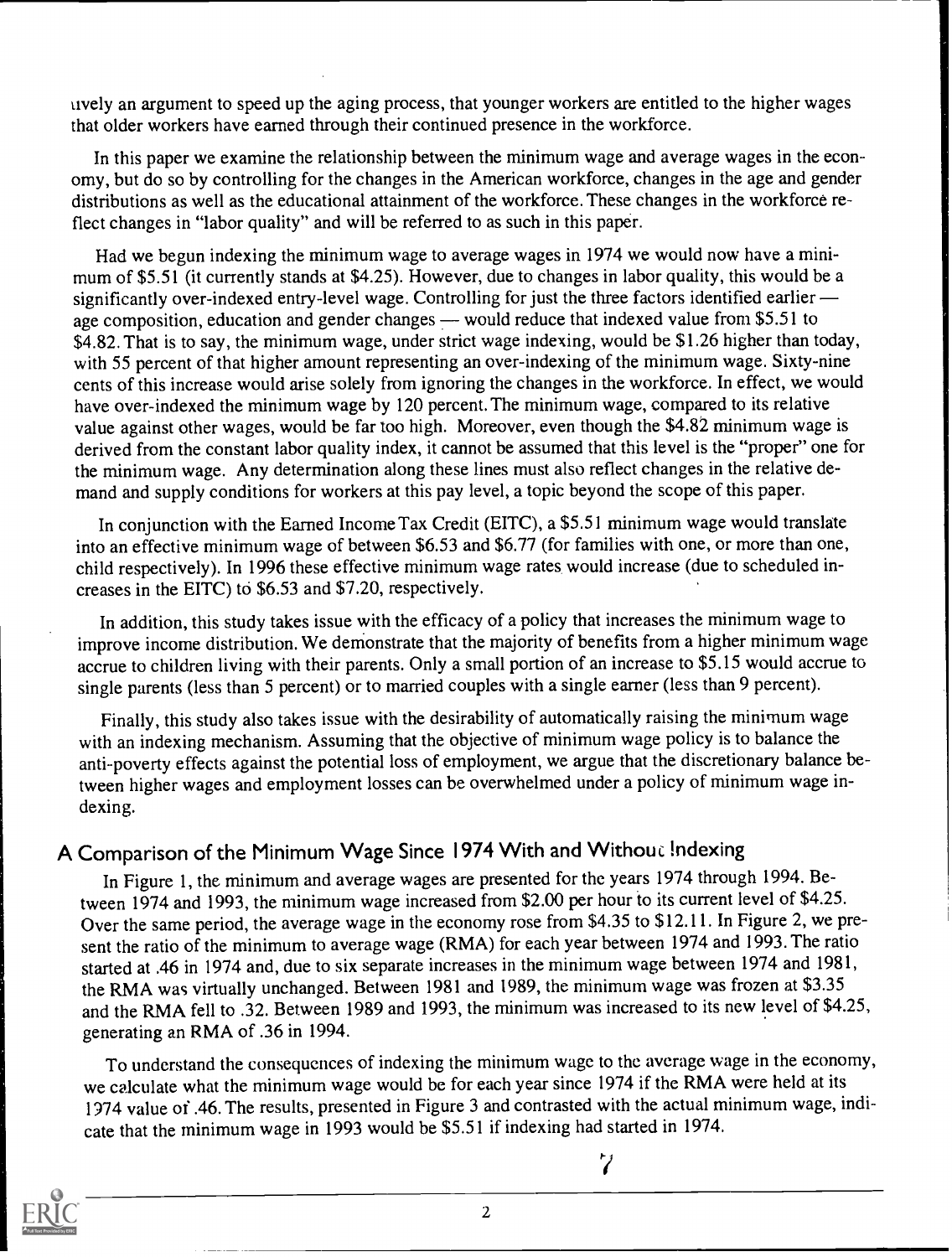

One consequence of the decline in the RMA that occurred during the 1980s is that the percentage of workers earning the minimum wage declined precipitously during the decade. In Figure 4a, the percentage of workers earning the minimum wage is presented for the years 1974 through 1993. In 1974, 6.0 percent of the work force was earning the minimum wage, and 14.7 percent was earning the minimum wage or less. The 8.7 percent earning less than the minimum could arise from workers

in industries not covered by minimum wage laws, non-compliant firms in covered industries, or measurement error in the wage variable. Despite the fact that the RMA was stable from 1974 to 1981, those earning the minimum fell to 4.5 percent by 1981, and the percent earning the minimum or less fell to 10.3 percent. This decline in the percentage of workers earning the minimum or less might indicate that the earnings commanded by workers at the bottom end of the skill distribution was rising faster than av-



erage wages in the economy during this period. Alternatively, it may indicate that the number of workers at the bottom of the skill distribution was shrinking during the 1970s. This might be due to a declining labor force participation rate among the less skilled, or the movement of the leading edge of the baby boom moving out of its teenage years.<sup>3</sup>

Between 1981 and 1993, the percentage of workers earning the minimum wage fell to a meager 1.9 percent of the

<sup>3</sup> Juhn (1992) presents evidence that the labor force participation rate has fallen among less educated males during the 1970s and 1980s.



 $\delta$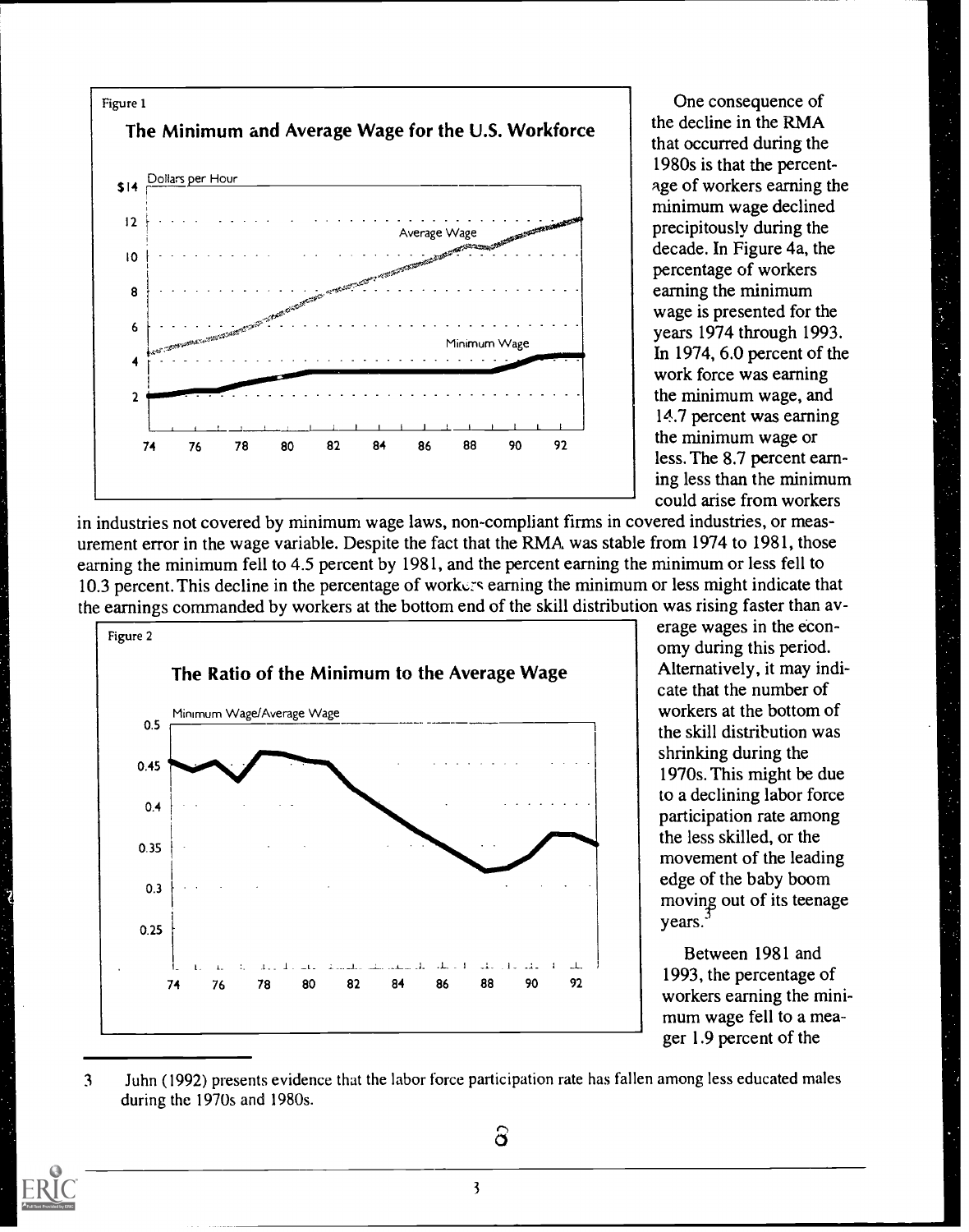work force. The percentage earning the minimum or less fell to 4,4 percent. This tremendous decline in the percentage of the work force earning the minimum wage could be due to either the decline in the minimum relative to the average, a decline in the number of workers at the bottom end of the skill distribution, or further improvements in the earnings commanded by workers at the bottom end of the skill distribution. Given the wealth of recent evidence indicating the demand for less-skilled



workers fell during the 1980s, however, it is not likely that the last explanation is the source of the decline.<sup>4</sup> Figure 4b shows this data in terms of the number rather than percentages of workers.

To isolate the effect of a declining RMA on the percentage of workers earning the minimum during the 1980s, we calculate the percentage of workers that would earn the minimum if it had been indexed<br>beginning in 1974. For ex-

beginning in  $1974$ . For ex-<br>ample, in 1993, the minimum wage would have been \$5.51 if indexing had begun in 1993. To compute how many people would be at the minimum with indexing, we calculate the percentage  $12$ of workers in 1993 that  $10$ have an hourly wage greater than or equal to the actual minimum of \$4.25, but less than or  $\begin{array}{|c|c|} \hline \end{array}$ equal to the indexed minimum of  $$5.51$ . A similar  $\frac{1}{2}$ calculation is made for The results are in figures 5a-b.



<sup>4</sup> See Levy and Murnane (1992) for a review of relevant studies.

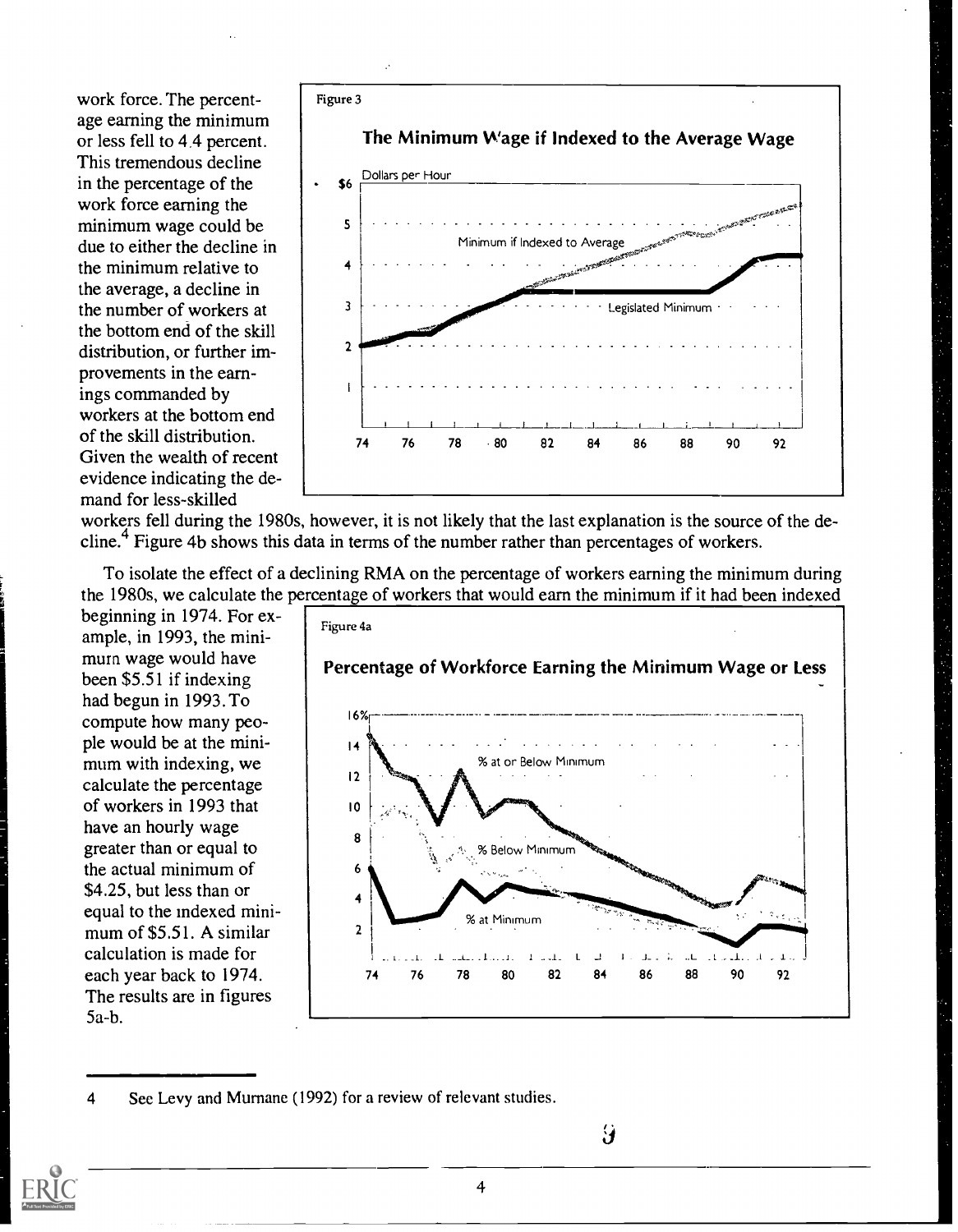

The consequences of indexing the minimum for the percentage of workers earning the minimum is quite striking. If the 1993 minimum wage were increased from the legislated \$4.25 to an indexed value of \$5.51, the percentage of workers earning the minimum wage would increase from 1.9 to 14.0 percent. The percent earning at or below the minimum would increase from 4.4 to 16.5 percent. This implies that the number of people earning the minimum would rise from 2.0 million to 14.7 million. The

number at or below the minimum would increase from 4.6 million to 17.3 million. This considerable increase in the number of workers at or below the minimum has important implications for the cost of indexing the minimum. For example, we estimate that increasing the minimum wage from \$4.25 to \$5.51



would cost firms \$20.3 billion per year. This assumes that increasing the minimum wage does not cause any employment losses, that minimum wage workers are employed 4.2 weeks per month at their reported weekly hours, and that those earning less than the minimum wage realize a wage increase equal to the increase in the minimum wage. Alternatively, if we assume that only those earning the minimum wage would realize an increase in earnings and that all those below the mini-

1111111111

mum are unaffected, the cost of increasing the minimum wage falls to \$14.7 billion.

The Impact of Improving Labor Force Quality on an Indexed Minimum.

To illustrate the significance of improving labor force quality on the average wage, we compute what wages would be for each year since 1974 if labor force quality were frozen at its 1974 level, but the



5

 $\stackrel{.}{\sim} 0$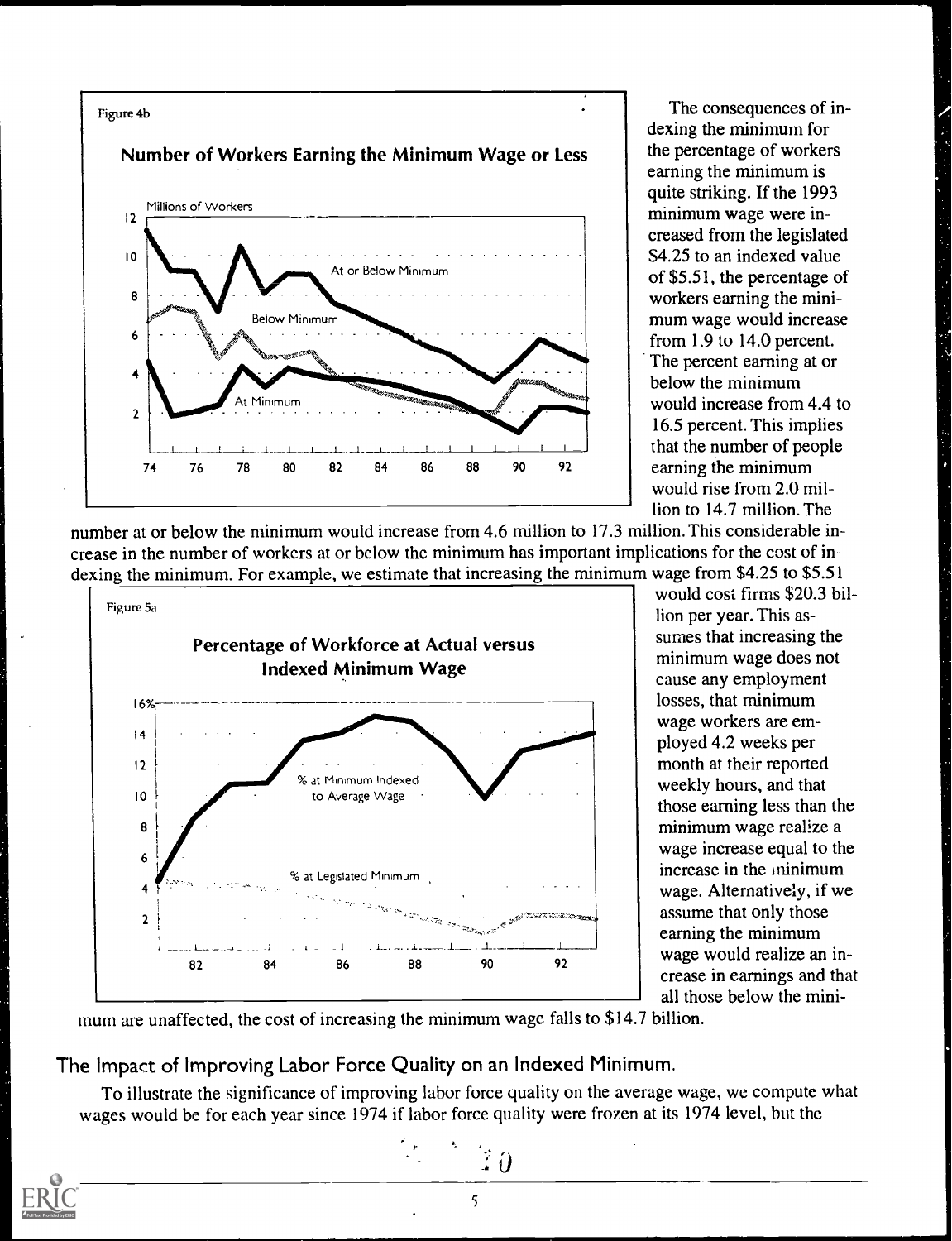wage structure underwent the observed changes. To control for labor force quality, we divide the labor force into 7 age groups, 4 education groups, and the two genders.'

Before turning to the results of our simulation, it is useful to consider how the labor force has  $\frac{1}{6}$ changed over time and how the wages of the various sub-groups compare.  $\vert$  2 The results are presented in figures 6 through 8.

In figure 6a, it is clear that the percentage of the

since, as seen in figure 6b,  $\sqrt{\frac{1}{\text{Figure 6a}}}$ women earn less than men on average. The impact of increased female participation on the average wage, however, has been dampened somewhat by the fact that women's wages have risen relative to men over the past two decades. Between 1974 and 1993, women's wages rose from 66 to 77 percent of men's wages. Several recent studies have examined the explanations for the convergence of male and female wages over time.°

In figure 7a, it is made apparent that the average



work force that is female has been rising over time. It started at 41.1 percent in 1974 and rose to approximately 47.9 percent by 1993. This has contributed to a decline in the average wage in the economy



- <sup>5</sup> The seven age groups are 16-19, 20-24, 25-34, 35-44, 45-54, 55-64, and 65 or over. The education groups are according to years of education: less than 12, 12, 13-15, and 16 or more.
- 6 See, for example, O'Neill and Polachek (1993) and Blau and Kahn (1994), Wellington (1993), and Macpherson and Hirsch (forthcoming).

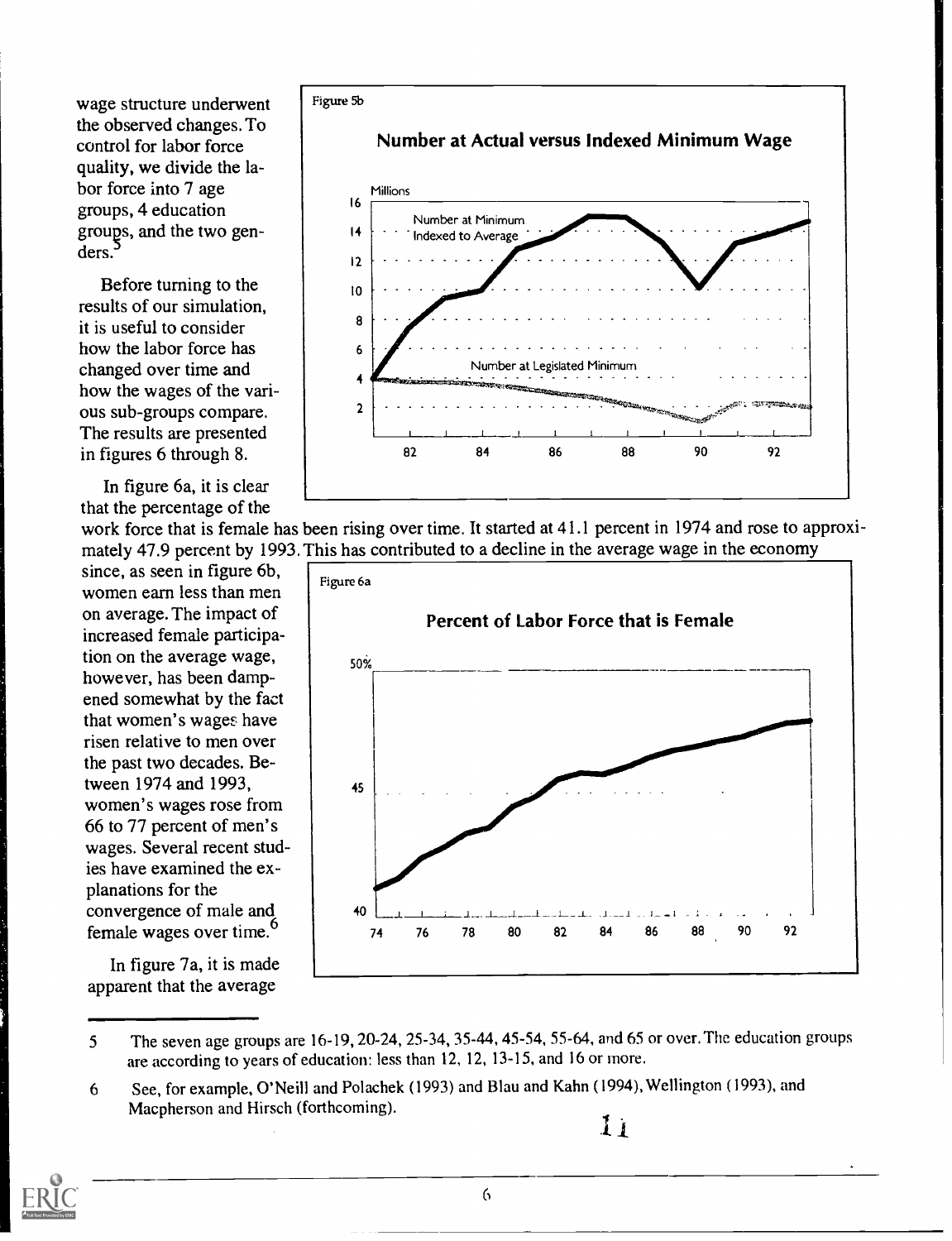

level of education in the economy is improving. Between 1974 and 1993, the percent of the labor from  $30.7$  to 13.4 percent tion fell slightly from 36.2 to 34.5. In contrast, the with 13-15 years of education rose from 18.5 to 16 or more years of educa-24.2 percent. This has very clearly contributed to an increase in the average

wage in the economy since, as shown in figure 7b, wages rise with education. It is also worth noting the growing returns to a college degree. Between 1974 and 1993, a high school drop-out's wage fell from 56 to 43 percent of a college graduate's wage. This is consistent with the aforementioned evidence that the returns to skill are increasing over time. Moreover, the rising returns to education will magnify the effect of improving educational levels on the average wage in the economy.



In figure 8a, the age distribution of the population is presented for four groups: 16-24, 25-34, 35- 54, and 55 or over. The impact of the baby boom and subsequent baby bust is apparent in the diagram. Between 1974 and 1993, the percent of the work force 24 or under feli from 24.9 to 16.4 percent. Also, the percent of workers aged 35-54 rose from 36.1 to 44.8 percent. The other two age groups were relatively stable over the period, changing less than 3 percentage points each. The declining numbers of young (16-24) workers

and the rising numbers of experienced (35-54) workers has clearly contributed to an increase in the average wage since, as illustrated in 8b, wages tend to rise with age.



12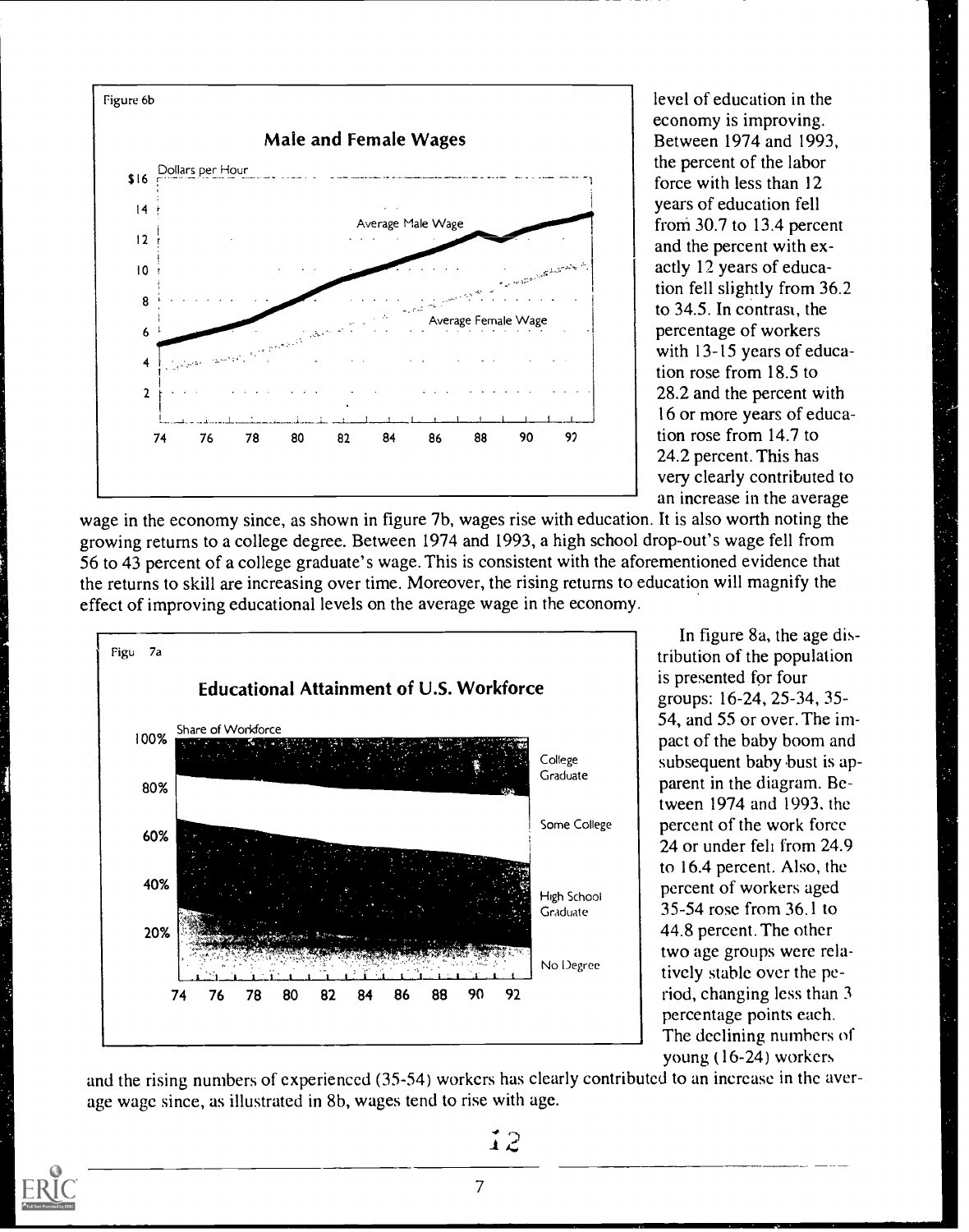In the American economy, however, all of these forces have changed simultaneously. Not only has the portion of the workforce with higher education increased, so has the overall age structure. Since increases in age widen the gap between the earnings of education groups, these two effects magnify each other. To determine the effect of these compositional changes on the wage rate, we calculate a "constant quality" wage rate. Such a calculation permits us to isolate the effect of age, gender



and education changes, as well as the interaction among these components, from changes in the underlying wage structure.

To perform the calculation, we estimate what the average v age rate for the entire economy would be

in a given year if the average wage for each subgroup of the population were equal to the observed wage for that year, but the relative size of the sub-groups were frozen at the 1974 level. That is, define  $w_{it}$  as the wage rate for group  $i$  in year  $t$  and  $n_{it}$  as the percentage of the workforce in group i during year t. Then the average wage for the economy is:

$$
W_t = \sum_{i=1}^{56} w_{it} n_{it}
$$



There are 56 groups (2

sexes times 4 education groups times 7 age groups) for which average wages are computed. To calculate the constant quality wage rate, we hold the relative size of the 56 groups at their 1974 levels. That is, the constant quality wage rate is calculated as:



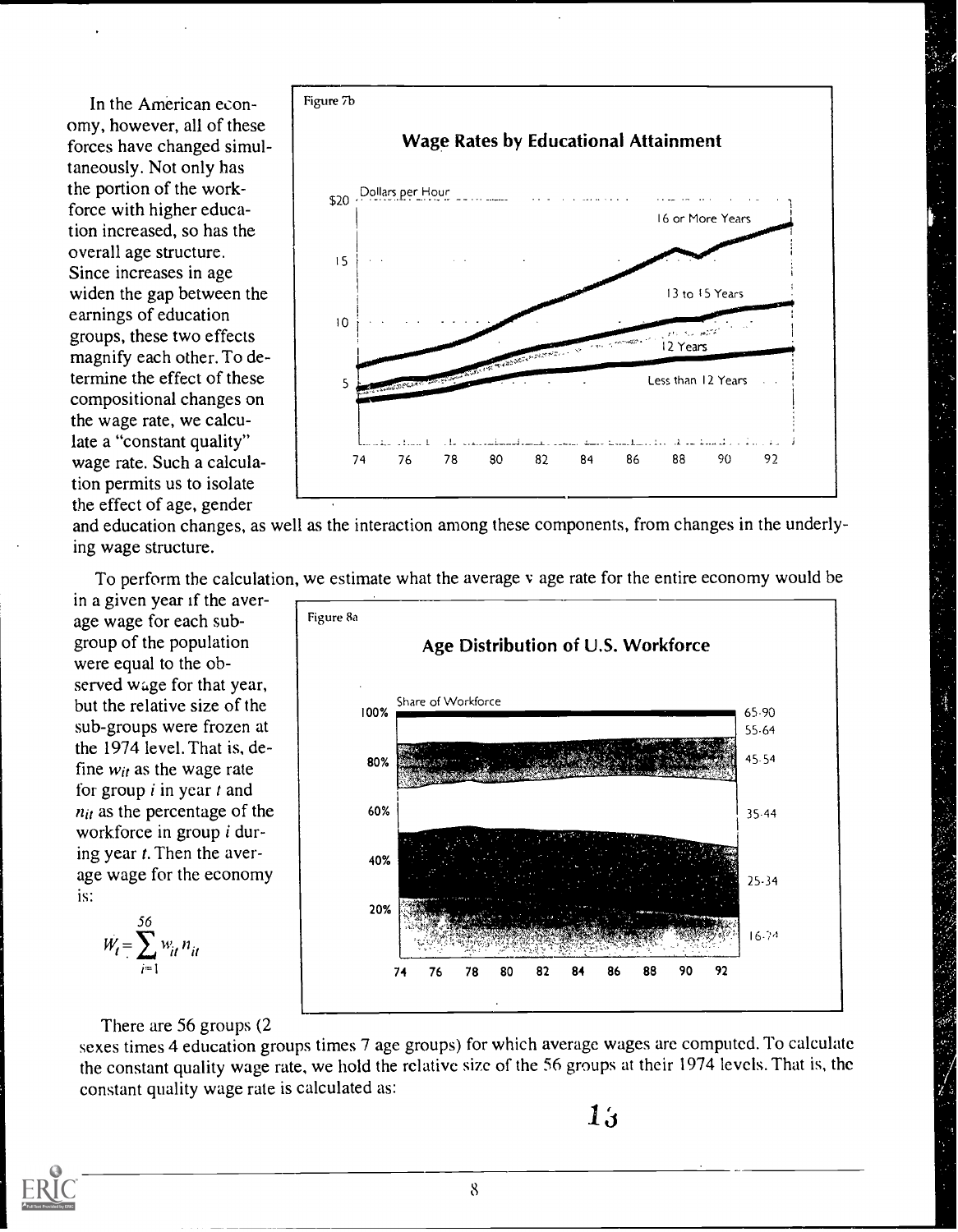$$
\overline{W}^*_{t} = \sum_{i=1}^{56} \overline{w}_{it} n_{i74}
$$

A comparison of actual and constant quality wages is provided in figure 9. (Given that the constant quality wages are calculated holding labor quality at the 1974 level, the actual and constant quality wages are both \$4.40 in that year.) By 1993, the average wage in the economy had risen to \$12.11 whereas the constant quality wage rate rose to only \$10.61.

Finally, we index the 1974 minimum wage to the constant quality average wage. This series is contrasted with the legislated minimum and the minimum indexed to the actual wage in figure 10. Between 1974 and 1993, indexing to a constant quality wage rate causes the minimum to increase from \$2.00 to \$4.82 between 1974 and 1993; indexing to the average wage causes an increase to \$5.51 by 1993. Hence, a failure to account accurately for the effect of improving labor market quality on average wages would have caused the minimum to increase by \$.69 more than desired, over-indexing by 120 percent.

To determine the cost of over-indexing, we calculate how much it would cost employers to increase the minimum from \$4.25 to \$4.82, and from \$4.82 to \$5.51. The calculation imposes the same assumptions as earlier (i.e., no employment effects). If those earning between \$4.25 and \$4.82 have their wages increased to \$4.82, it would cost employers \$3.5 billion per year. On the other hand, increasing the minimum wage to \$5.51 increases the cost to 14.7 billion. Thus, the \$.69 increase in the minimum that would have resulted from a failure to account for improving labor force quality would have cost employers an additional \$11.2 billion annually.

In summary, improving labor force quaiity has been an important source of the growth in average wages over the past 20 years. Indexing the minimum wage to the average wage would cause the balance between employment losses and income distribution to be distorted whenever demographic changes distort the average. Moreover, the cost to business of relatively modest increases in the minimum wage are quite substantial.

#### Who are the Beneficiaries of a Higher Minimum Wage?

One of the most often-cited arguments in favor of increasing the minimum wage is that it would benefit the "working poor." While it is true that a worker earning the minimum wage would have a fairly low standard of living if that were one's only source of income, there may be less concern for such workers if there are other earners in the family. Hence, to understand the validity of the argument that an increase in the minimum wage would help combat poverty, it is important to determine what types of people hold minimum wage jobs, and what types of households they reside in.

To address this issue, we first calculate the age distribution of minimum wage workers (those earning the minimum wage) for 1993. The results, presented in figure 11, reveal that the majority' of minimum wage workers are young. In fact, 35.3 percent of minimum wage workers are between 16 and 19 years of age, and an additional 20.4 percent are between 20 and 24 years of age. Thus, 55.7 percent of the minimum wage work force is 24 or younger.

In figure 12, we provide an alternative perspective on the distribution of beneficiaries by classifying workers according to family status. In this example, we break the minimum wage work force into the following 12 sub-groups.

<sup>7</sup> If one makes the alternative assumption that those earning below the minimum will receive a wage increase equal to the size of increment in the minimum, the cost of raising the minimum is \$6.1 billion for an increase to \$4.83, and \$20.3 billion to \$5.51.



 $14$ 

 $\Omega$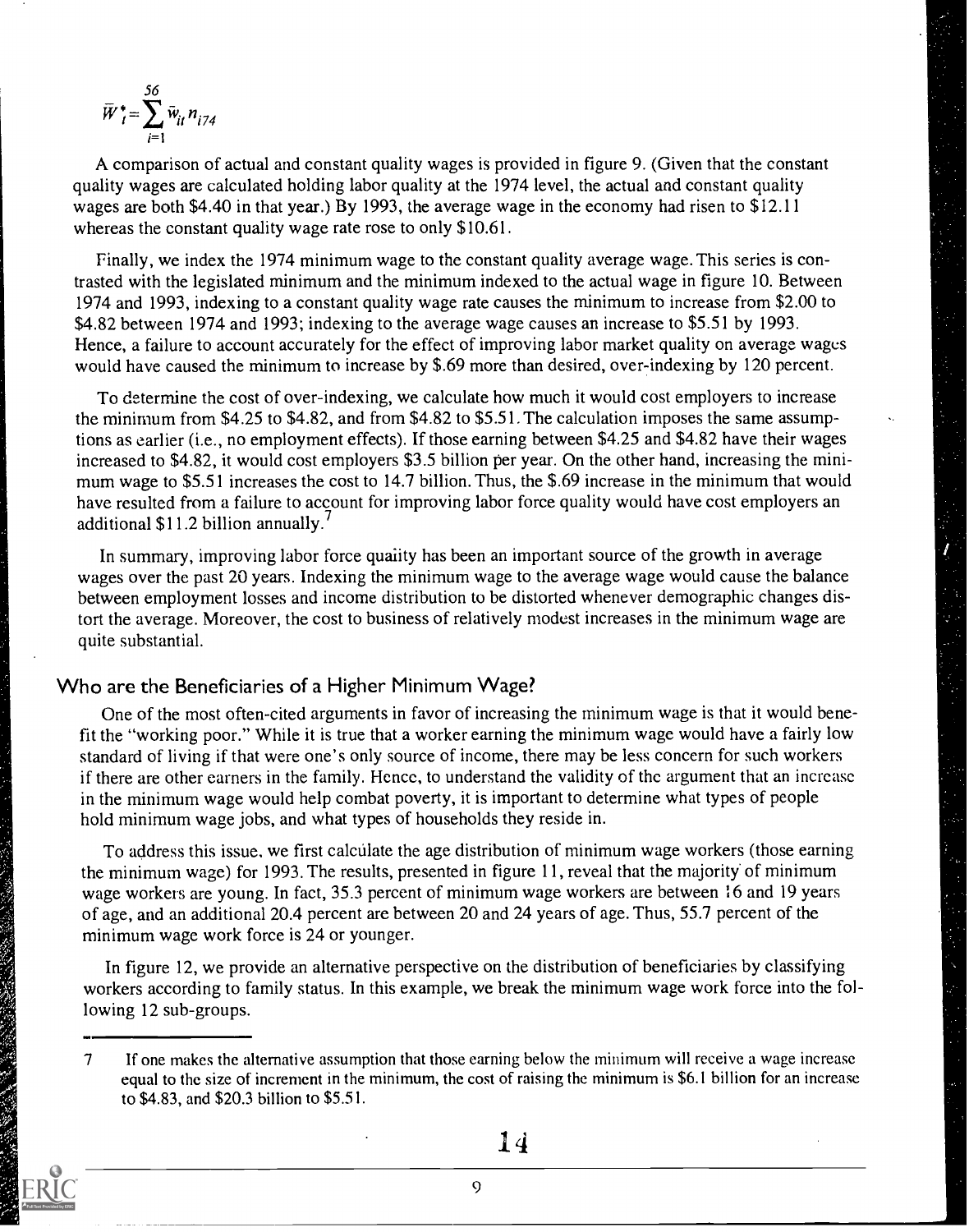In 1993, 42.2 percent of minimum wage workers were children and workers of any age living with parents. The next largest category of minimum wage workers (12.9 percent) were married women with employed husbands. Single women and men without children in the household comprise 12.7 and 7.5 percent of minimum wage workers. Single mothers and single fathers constitute only 3.8 and 0.4 percent of minimum wage workers.

In figures 13a-c, the beneficiaries of a minimum wage increase are presented according to both family type and the level of the minimum wage. In 13a, we present the consequences of increasing the minimum wage to the mini-

lation adjusts for the fact that work hours differ across the various subgroups and that the numbers of workers between<br>the legislated and pro-<br>\$16 the legislated and proposed minimum differs.

Assuming no employment effects, a minimum wage increase to \$4.82 would cost employers  $$3.5$   $8$ billion per year. Of this cost, 34.6 percent would go to children and other workers living with their parents. The next largest recipient groups would be married women whose husbands work (15.3 percent),

|                                        | <b>Family Categories</b>                                                                                                                                           |
|----------------------------------------|--------------------------------------------------------------------------------------------------------------------------------------------------------------------|
| Single Male                            | Male living by himself, or male living with roommate(s). The room-<br>mates may or may not be related to the male. He cannot be living<br>with his parent(s).      |
| <b>Single Female</b>                   | Female living by herself, or female living with roommate(s). The<br>roommates may or may not be related to the female. She cannot be<br>living with her parent(s). |
| Single Mother                          | Single female living with one or more of her own children.                                                                                                         |
| Single Father                          | Single male living with one or more of his own children.                                                                                                           |
| Married Male.<br>Sole Earner           | Married male with spouse present. Spouse is not employed.                                                                                                          |
| Sole Earner                            | Married Female, Married female with spouse present. Spouse is not employed.                                                                                        |
| Married Male,<br>Dual Earner           | Married male with spouse present. Spouse is also employed.                                                                                                         |
| Dual Earner                            | Married Female, Married female with spouse present. Spouse is also employed.                                                                                       |
| Child at home                          | Child living at home with one or both parents. May be of any age.                                                                                                  |
| Other relative                         | Relative other than own child living with primary family. Examples<br>would include Cousins, Uncles, Aunts, Nephews, Grandchild, etc.                              |
| Related Sub-<br><b>Family Member</b>   | Member of blood-related subfamily. An example would be if an<br>Uncle had a child and they were living with the primary family.                                    |
| Unrelated Sub-<br><b>Family Member</b> | Member of unrelated subfamily. For example, if a maid had a child<br>and they were living with the primary family.                                                 |
|                                        |                                                                                                                                                                    |

mum, indexed with respect to the constant quality wage of \$4.82. In figure 13b, the calculation is presented for an increase to \$5.15. Figure 13c presents the calculation for an increase to \$5.51. Each calcu-

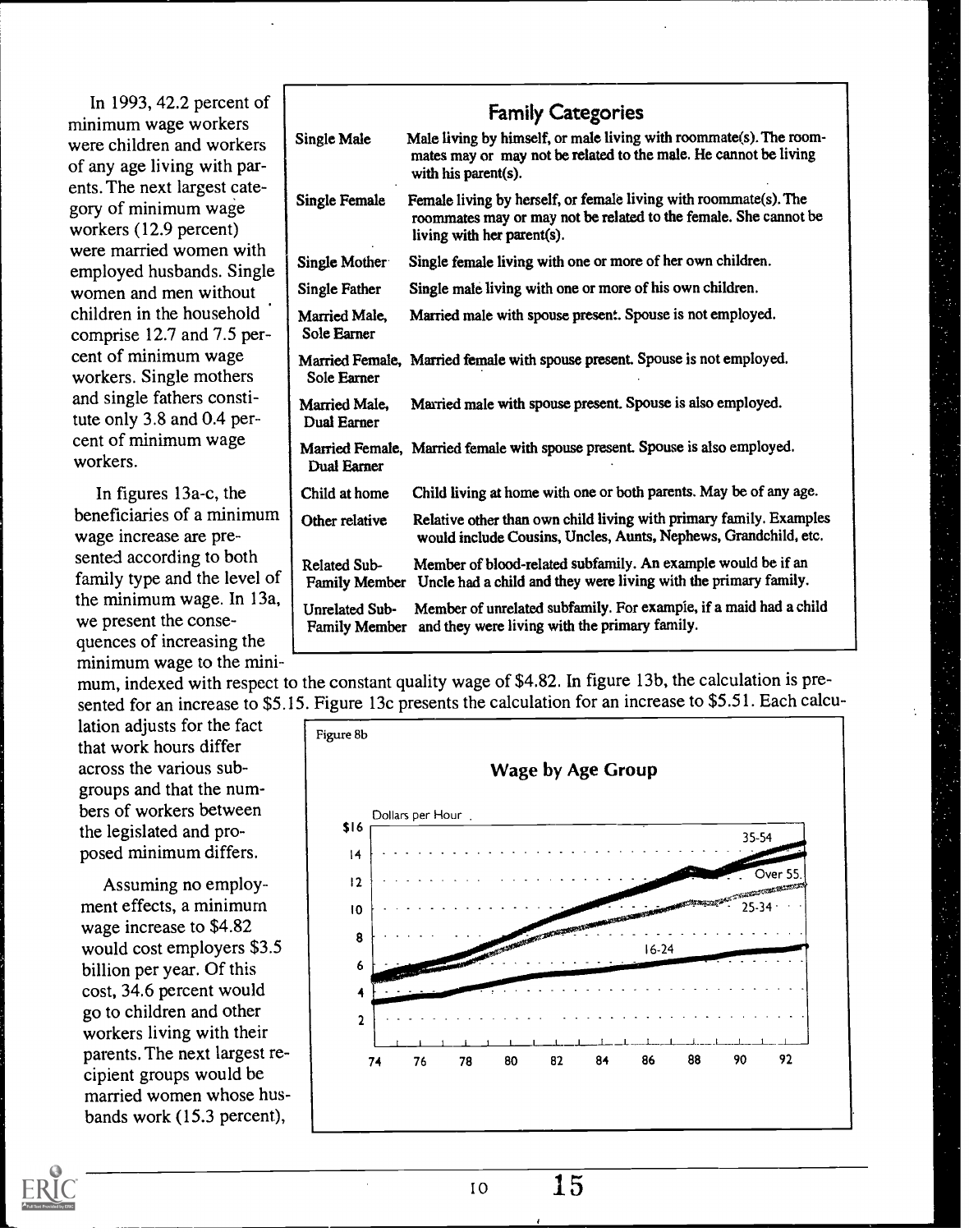

single women without children (12.7%), and single men without children (8.8%). Single mothers would receive only 4.4 percent of the benefits.

If the minimum wage were increased to the \$5.15 currently proposed by the Clinton Administration, the cost increases to \$7.7 billion. The distribution of beneficiaries by family type is quite similar to that mentioned above. The largest groups of beneficiaries are workers living with their parents (32.7%), married women whose husbands are employed

(16.3%), single women without children (12.6%) and single men without children (6.2%). Again, single mothers receive only a small portion of the benefits (4.4%).

Finally, if the minimum wage had been indexed to the average wage beginning in 1974, the current minimum would be \$5.51. The cost of increasing the minimum to \$5.51 would be \$14.7 billion annually assuming that those currently earning less than the minimum receive no wage gains from the higher minimum. The distribution of earnings gains across the different types of families is virtually unchanged from the increase to \$5.15, though obviously, the dollar values of the gains are larger for each group.

#### Does Indexing Satisfy the Objectives of Minimum Wage Policy?

In recent debates regarding the desirability of increasing the minimum wage, it becomes clear that the overriding objective of minimum wage legislation is to fight poverty. However, the efficacy of such legislation in fighting poverty is controversial for at least two reasons. First, a higher minimum wage can cause employment losses. Thus, while some workers will benefit from a higher wage rate, others will lose their jobs. This point has received a good deal of attention in the past several years among economists, and there is a good deal of disagreement on the magnitude of the employment effects.<sup>8</sup>

A second controversy regarding the efficacy of a higher minimum wage in fighting poverty is that many minimum wage workers are members of families that are not in poverty. For example, Horrigan and Mincy (1992) demonstrate that when families are categorized into income quintiles based on family income, minimum wage workers are evenly distributed across the five quintiles. Hence, a higher minimum wage is not very effective at targeting low income families.

<sup>8</sup> Some recent studies on the impact of the minimum wage on employment include the work by Katz and Krueger (1992), Card (1994a, 1994b), Neumark and Wascher (1992), Neumark and Wascher (1995), and Taylor and Kim (1995).

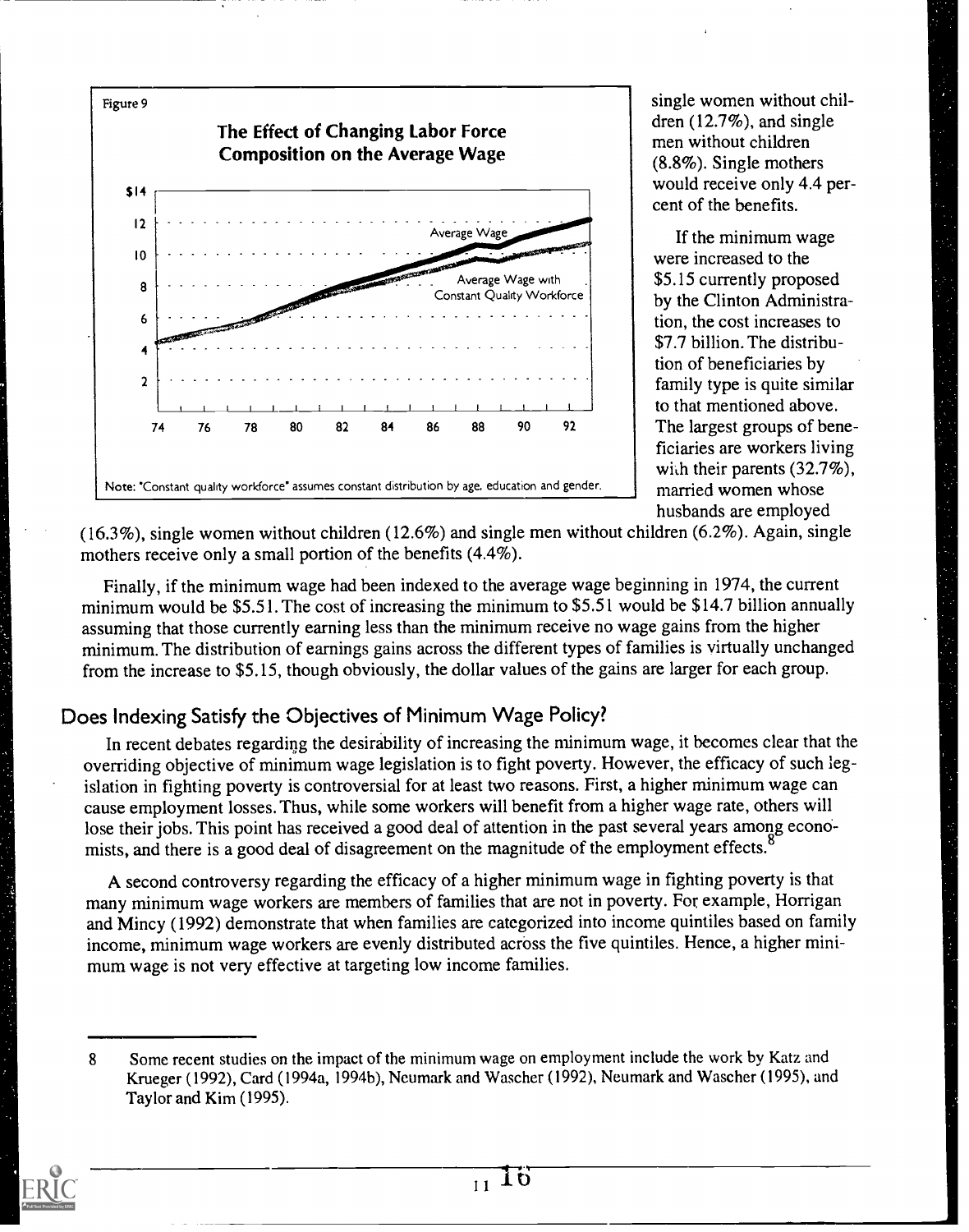When considering the desirabiiity of indexing the minimum wage to the average wage in the economy, one must consider the trade-offs faced when increasing the minimum. Presumably, the task of legislators is to balance the positive effect on earnings for less skilled workers against the possible employment losses. Indexing to average wages in the economy may keep a balance between these concerns, if the popula tion is stable in its characteristics and demand changes are uniform



across different workers. That is, if there is an increase in labor demand in the entire economy, then the employment losses from a given level of the minimum wage would be reduced. Thus, to keep the appropriate balance, legislators would choose to increase the minimum. This automatically occurs with indexing to the average wage, since an increase in the demand for labor will cause the average wage to rise in

the economy.

Similarly, if there is an increase in labor supply in the economy, the employment losses from a given level of the minimum wage are enlarged. To compensate, legislators. should cut the minimum. Again, this automatically occurs with wage indexing since the increase in labor supply causes a reduction in the average wage.

At the same time, it is important to recognize that indexing will fail to balance the competing



concerns of employment vs. earnings under several circumstances. First, the above discussion presumes that changes in the average wage reflect equal changes in labor supply or demand for all skill levels. If, however, labor demand is rising for high skill workers but falling for low skill workers, it is entirely possible that the average wage will be unaffected. Nevertheless, obtaining the appropriate balance between employment losses and income distribution would necessitate a cut in the minimum wage. In fact, there



 $12 \t 17$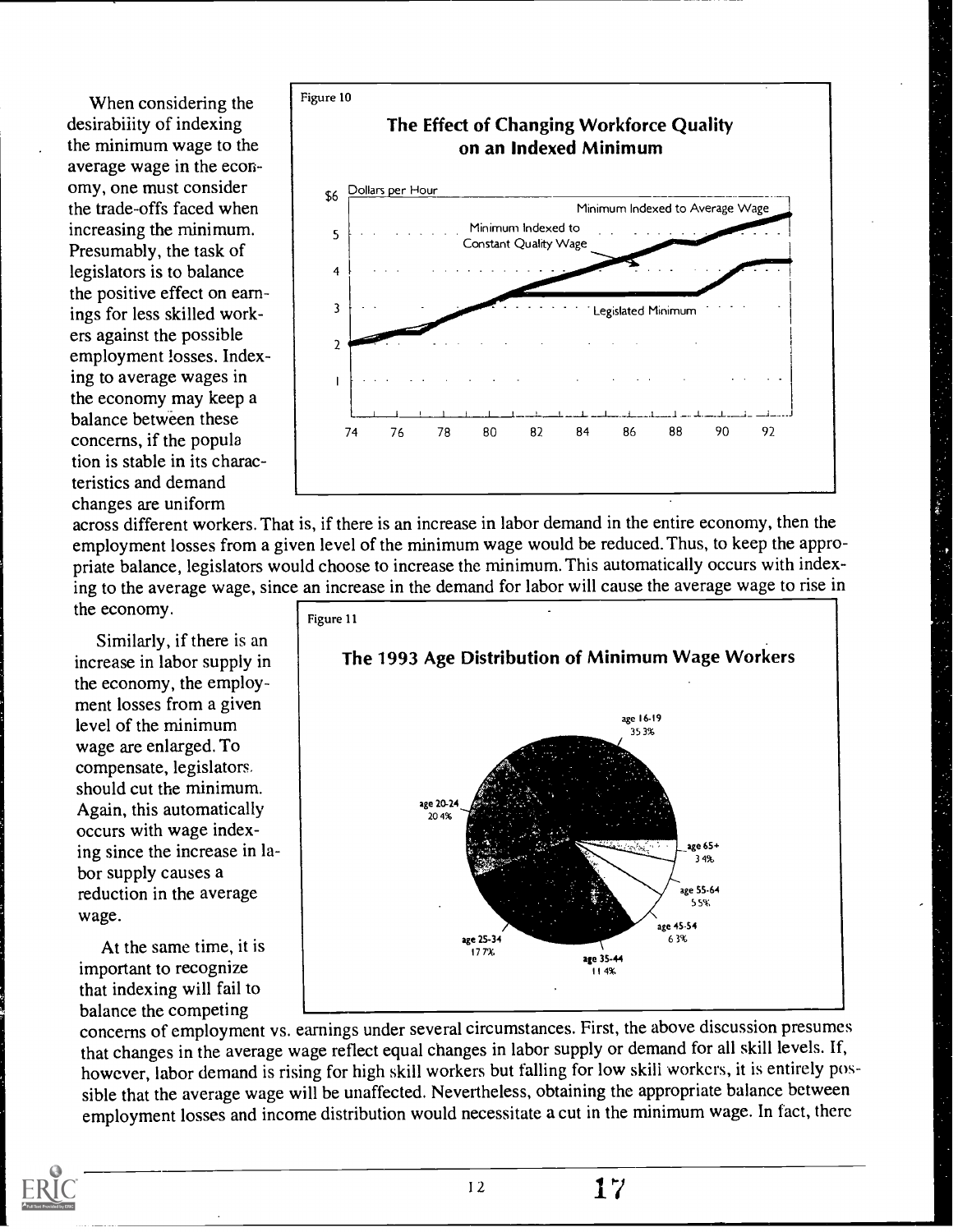

is substantial evidence that the demand for low skill workers fell during the 1980s while it increased for high skill labor.

A second situation in which indexing to the average wage fails is if the supply and demand of low  $\frac{U_{\text{rod}}}{V_{\text{max}}}$  Member changed, but the qualifica-Related Sub-Family Member  $\parallel$  tions of the more skilled  $\begin{array}{c|c}\n\text{MSE} & \text{MSE} \\
\text{MSE} & \text{MSE} \\
\text{MSE} & \text{MSE} \\
\text{MSE} & \text{MSE} \\
\text{MSE} & \text{MSE} \\
\text{MSE} & \text{MSE} \\
\text{MSE} & \text{MSE} \\
\text{MSE} & \text{MSE} \\
\text{MSE} & \text{MSE} \\
\text{MSE} & \text{MSE} \\
\text{MSE} & \text{MSE} \\
\text{MSE} & \text{MSE} \\
\text{MSE} & \text{MSE} \\
\text{MSE} & \text{MSE} \\
\text{MSE} & \text{MSE} \\$  $\frac{35\%}{35\%}$  time. This causes the aver-<br> $\frac{35\%}{3\%}$ losses associated with a minimum wage increase.

Thus, if average labor force quality is rising but the number of low skill workers is unchanged, minimum wage indexing will generate an undesirable increase in the minimum wage.

#### Summary and Conclusions

The consequences of indexing the minimum wage to the average wage in the economy have been examined. If indexing had begun in 1974 and the ratio of the minimum to average wage been maintained



at .46 since then, we estimate that the minimum wage would currently be \$5.51. Assuming that this higher minimum wage generates no employment losses, this would cost businesses between 14.7 and 20.3 billion dollars annually. Moreover, it would increase the percentage of the work force that earns the minimum wage from 5.9 to 14.0 percent of the work force.

Under restrictive conditions, minimum wage indexing can maintain a balance between the positive effects of a higher

minimum wage on income distribution and the negative effects associated with employment losses. One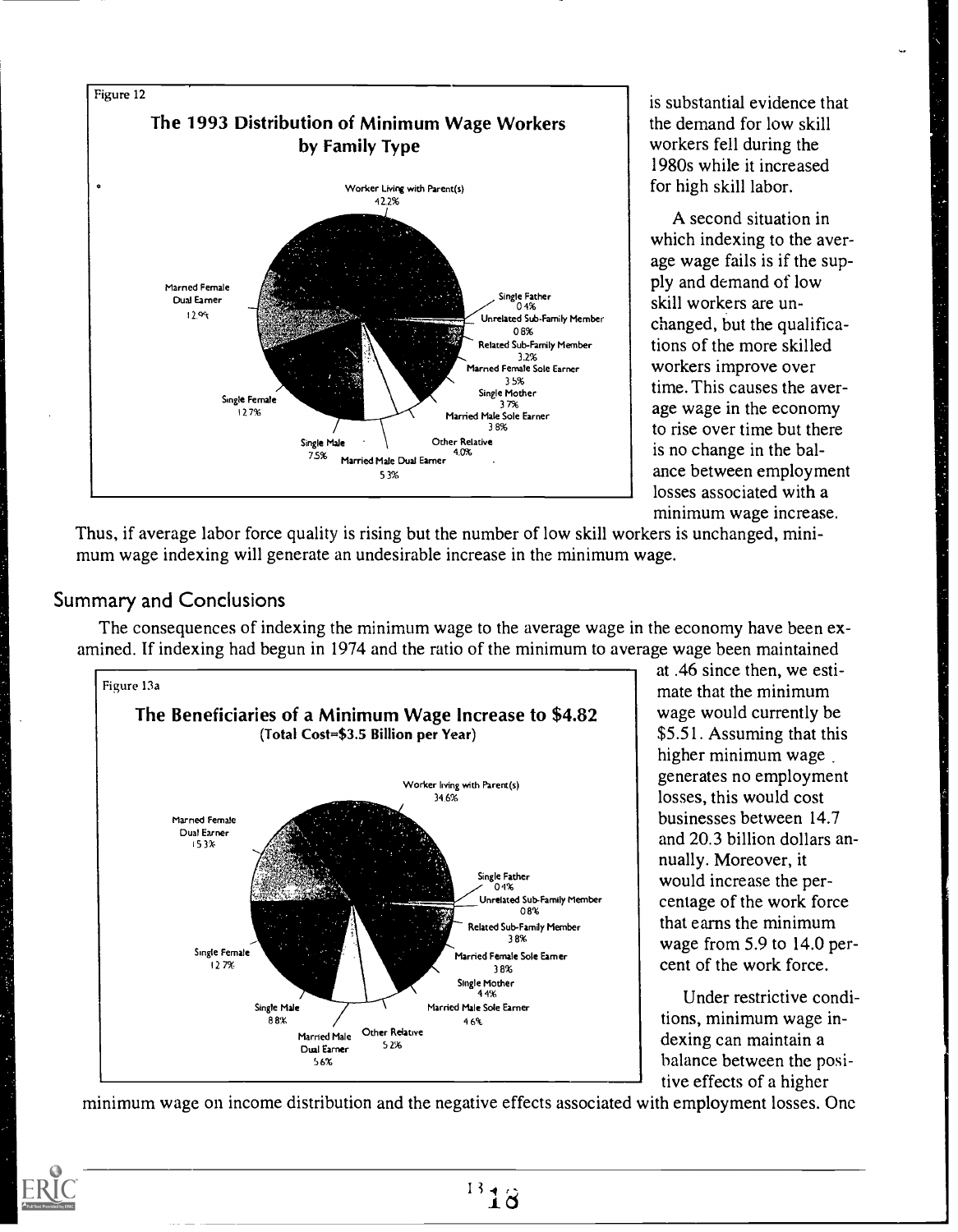case in which indexing will create an imbalance between the two effects is when labor force quality is improving over time. In particular, minimum wage indexing will cause the minimum wage to increase too much when labor force quality is improving. Between 1974 and 1993, we estimate that failure to account for the effect of improving labor force quality on the average wage would have caused the minimum wage to over-adjust by at least \$.69. Moreover, the additional \$.69 would have cost busi-

nesses between 10.2 and 14.2 billion dollars annually.

The effect of increasing the minimum wage on poverty in the United States could be quite minimal. In fact, we estimate that 42 percent of minimum wage workers are workers living with their parents. An additional 13 percent are married women whose husbands are employed, and 21 percent are single women or single men without children in the household. Only 3.8 percent of minimum wage workers are single women with children. Hence, increasing the minimum wage may very well increase the in-



Figure 13c The Beneficiaries of a Minimum Wage Increase to \$5.51 (Total Cost=\$14.7 Billion per Year) Marned Female Dual Earner 17.0% Single Female 12.7% Worker living with Parents 31 0% Single Male 9.8% Married Male Other Relative Dual Earner 6.7% Single Father<br>Q 4% Unrelated Sub Family Member 0.8% Related Sub-Family Member 3.5% Married Female Sole Earner 3 8% Single Mother 4.3% Marrled Male Sole Earner 5.3% 4.8%

comes of high and low income families by similar amounts.

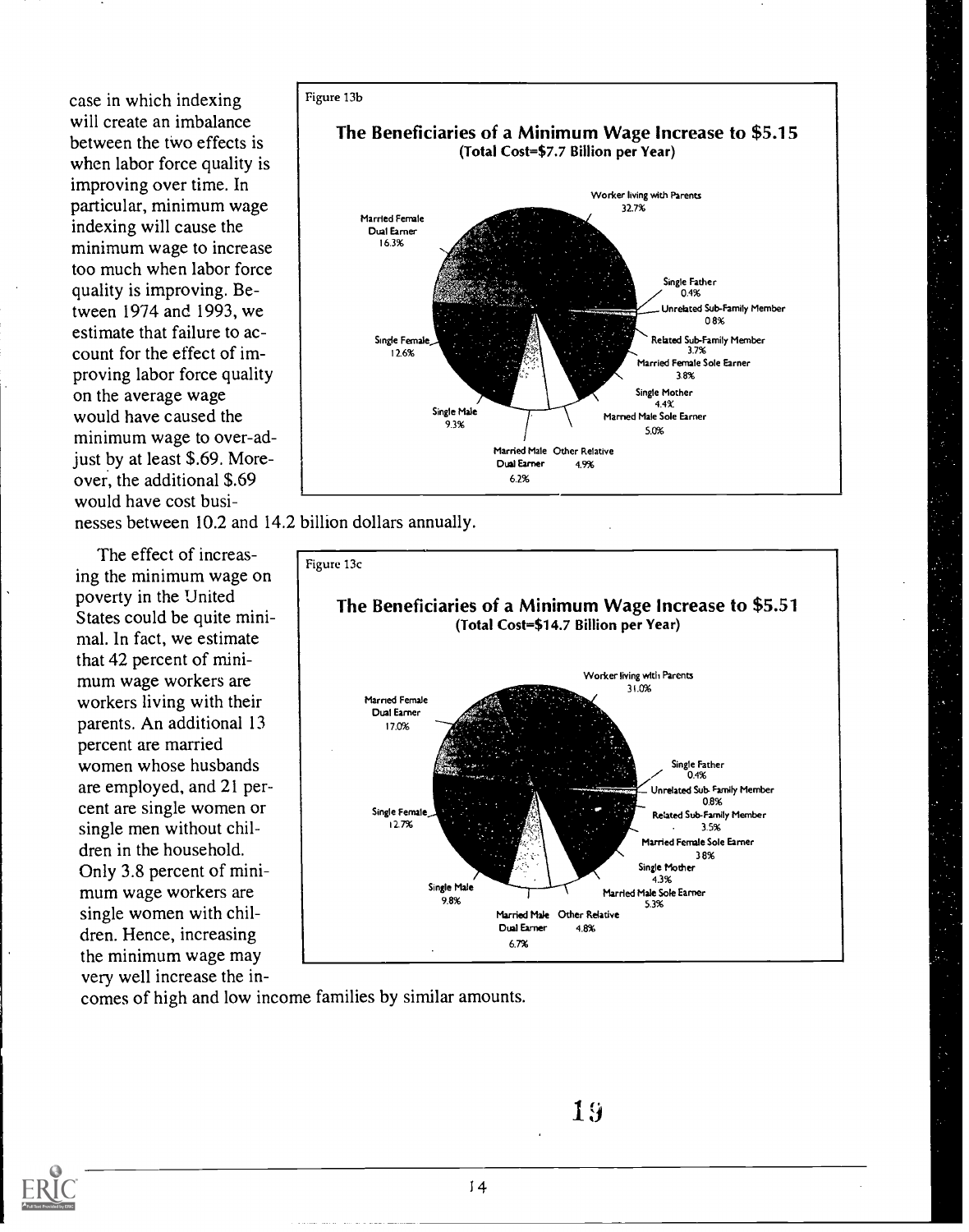# ABOUT THE DATA

The data for this study are drawn from the 1974 through 1978 May Current Population Survey (CPS) and the 180 monthly CPS Outgoing Rotation Group (ORG) files for January 1979 through December 1993. An important advantage of the data sources are the large sample sizes. The approximate annual sample sizes are  $40,000$  for the May CPS  $\quad$  1 180,000 for the CPS ORG files. sample sizes are  $40,000$  for the May CPS

The sub-sample of the CPS data employed here includes wage and salary workers that are 16 or older. Observations with missing data on usual weekly earnings, usual hours worked per week, education, gender, or age are deleted from the sample. For hourly workers, the hourly wage rate is calculated as the maximum of two available wage measures: the hourly wage reported by the worker, or the hourly wage calculated by dividing usual weekly earnings by usual hours worked per week. The reason we do not rely solely on the hourly wage rate reported is that it excludes tips, commissions, and overtime and thus, average hourly earnings would be understated. We take the maximum of the two measures to reduce measurement error.<sup>9</sup> Also, we are forced to impute an hourly wage rate for salaried workers that are not paid by the hour.

Prior to the 1989 CPS, weekly earnings are top-coded at \$999. Since 1989, earnings are top-coded at \$1,923. For workers at the cap, we assign a mean earnings estimate based on the assumption that the upper tail of the earnings distribution follows a Pareto distribution. The parameters of the Pareto distribution are estimated separately by year and gender. The source for these estimates is Hirsch and Macpherson (1994).

All estimates of wages and employment are calculated using the weights available in the CPS. For 1979 forward, the ORG earnings weights are utilized. For the years 1974 through 1978, the population weights are used, since earnings weights are not included. A potential incompatibility exists between the population weights and the earnings weights when calculating employment level estimates since the population weights are not adjusted for missing values on earnings and hours but the earnings weights are altered for this problem. As a solution, we generate employment estimates from the 1974 to 1978 CPS using population weights but make no deletions for missing observations on weekly earnings or weekly hours. To calculate the earnings estimates, we use population weights appropriately inflated to reflect the deletion of observations with missing data on earnings or hours.

Card (1992a) utilizes the same technique in his minimum wage study.

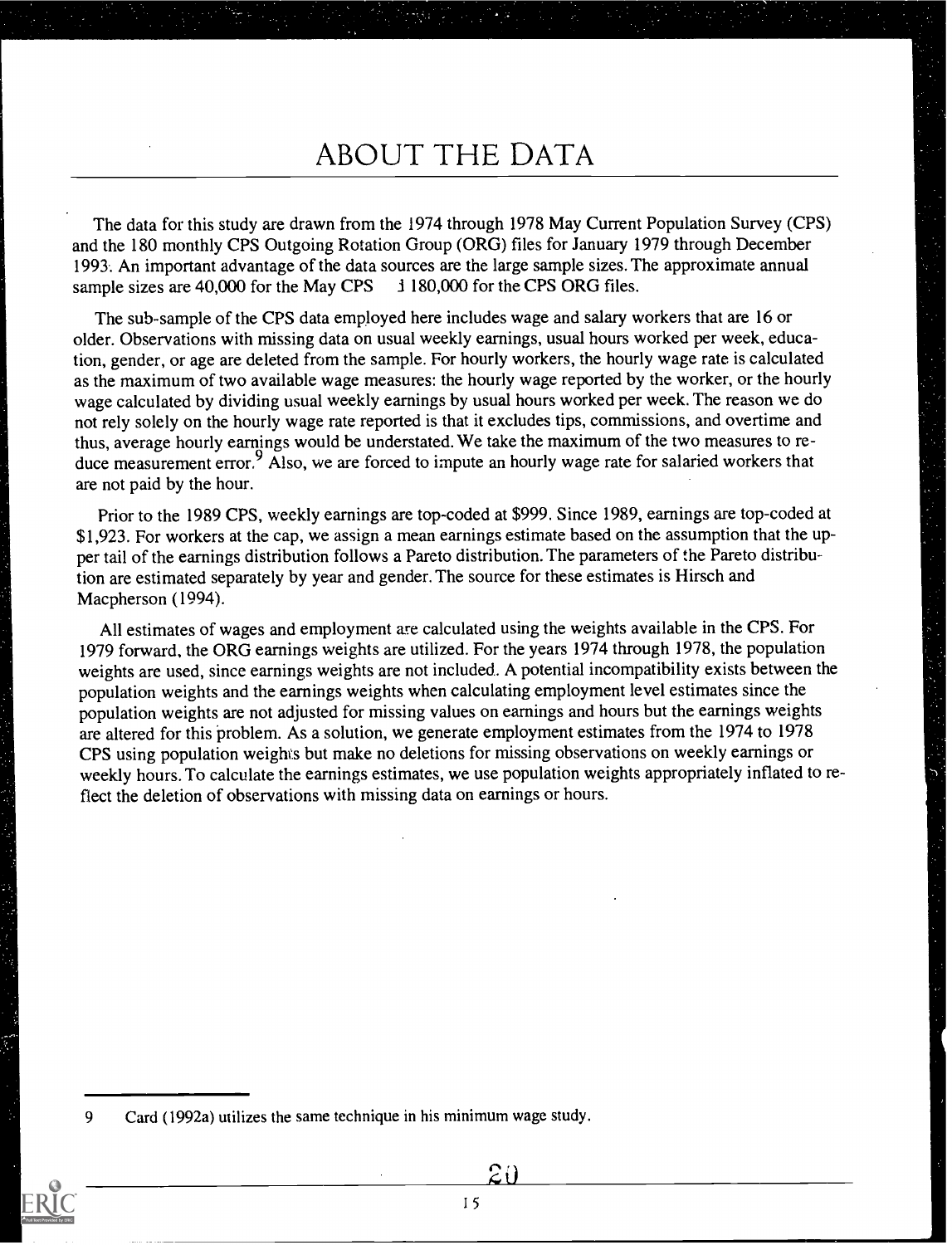# REFERENCES

- Blau, Francine D., and Kahn, Lawrence M. "The Impact of Wage Structure on Trends in U.S. Gender Wage Differentials: 1975-1987." National Bureau of Economic Research Working Paper No. 4748, May 1994.
- Card, David. "Using Regional Variation in Wages to Measure the Effects of the Federal Minimum Wage." Industrial and Labor Relations Review 46 (October 1992): 22-37 (a).

. "Do Minimum Wages Reduce Employment? A Case Study of California, 1987-1989." Industrial and Labor Relations Review 46 (October 1992): 38-54 (b).

- Ehrenberg, Ronald G., and Smith, Robert S. "Modern Labor Economics: Theory and Public Policy." Fifth Edition. New York: Harper Collins."1993.
- Hirsch, Barry T., and Macpherson, David A. "Union Membership and Earnings Data Book 1993: Compilations from the Current Population Survey." Washington, D.C: Bureau of National Affairs, 1994.
- Horrigan, Michael W. and Mincy, Ronald B. "The Minimum Wage and Earnings and Income Inequality." in Uneven Tides, edited by Sheldon Danziger and Peter Gottschalk, NY: Russell Sage Foundation, 1993.
- Juhn, Chinhui. "Decline of Male Labor Force Participation: The Role of Declining Market Opportunities." Quarterly Journal of Economics 107 (February 1992): 79-121.
- Katz, Lawrence F., and Krueger, Alan B. "The ffect of the Minimum Wage on the Fast-Food Industry." Industrial and Labor Relations Review 46 (October 1992): 6-21.
- Levy, Frank and Murnane, Richard J. "U.S. Earnings Levels and Earnings Inequality: A Review of Recent Trends and Proposed Explanations." Journal of Economic Literature 30 (September 1993): 1333-1381.
- Macpherson, David A., and Hirsch, Barry T. "Wages and Gender Composition: Why Do Women's Jobs Pay Less?" Journal of Labor Economics (forthcoming).
- Neumark, David, and Wascher, William. "Employment Effects of Minimum and Subminimum Wages: Panel Data on State Minimum Wage Laws." Industrial and Labor Relations Review 46 (October 1992): 55-81.

. "The Effects of New Jersey's Minimum Wage Increase on Fast Food Employment: A Re-Evaluaiion Using Payroll Records." Mimeograph, March 1995.

- O'Neill, June, and Polachek, Solomon. "Why the Gender Gap in Wages Narrowed in the 1980s." Journal of Labor Economics II (January 1993): 205-228.
- Taylor, Lowell, and Kim, Taeil. "The Employment Effect in Retail Trade of California's 1988 Minimum Wage Increase." Journal of Business and Economics Statistics, (April 1995).
- Wellington, Allison. "Changes in the Male/Female Wage Gap, 1976-1985." Journal of Human Resources 28 (Spring 1993): 383-411.

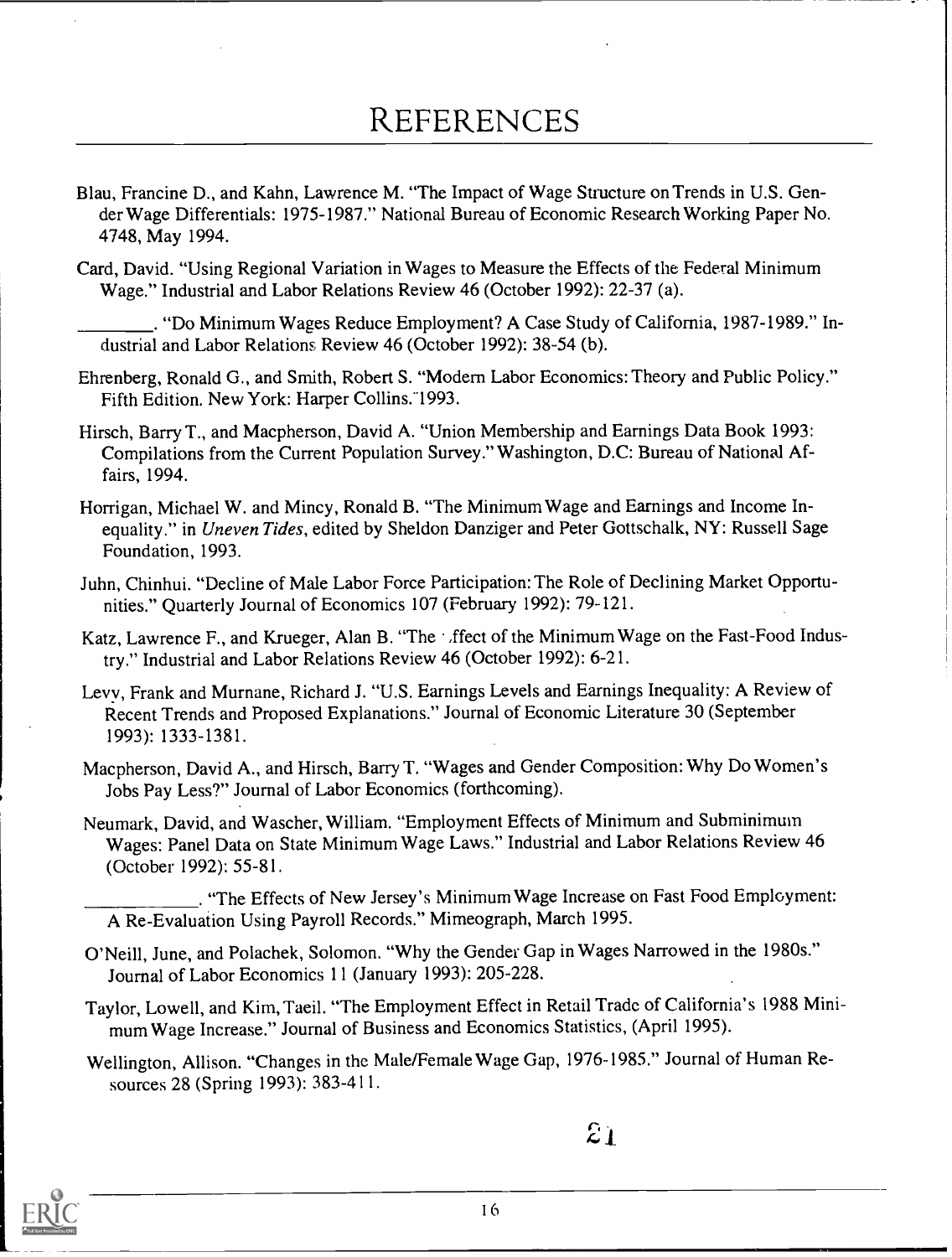## BIOGRAPHIES

David Macpherson is Associate Professor in the Department of Economics and Research Associate at the Pepper Institute on Aging and Public Policy at Florida State University.

William Even is Associate Professor of Economics and Associate Director of the Center for Pension and Retirement Research at Miami University.

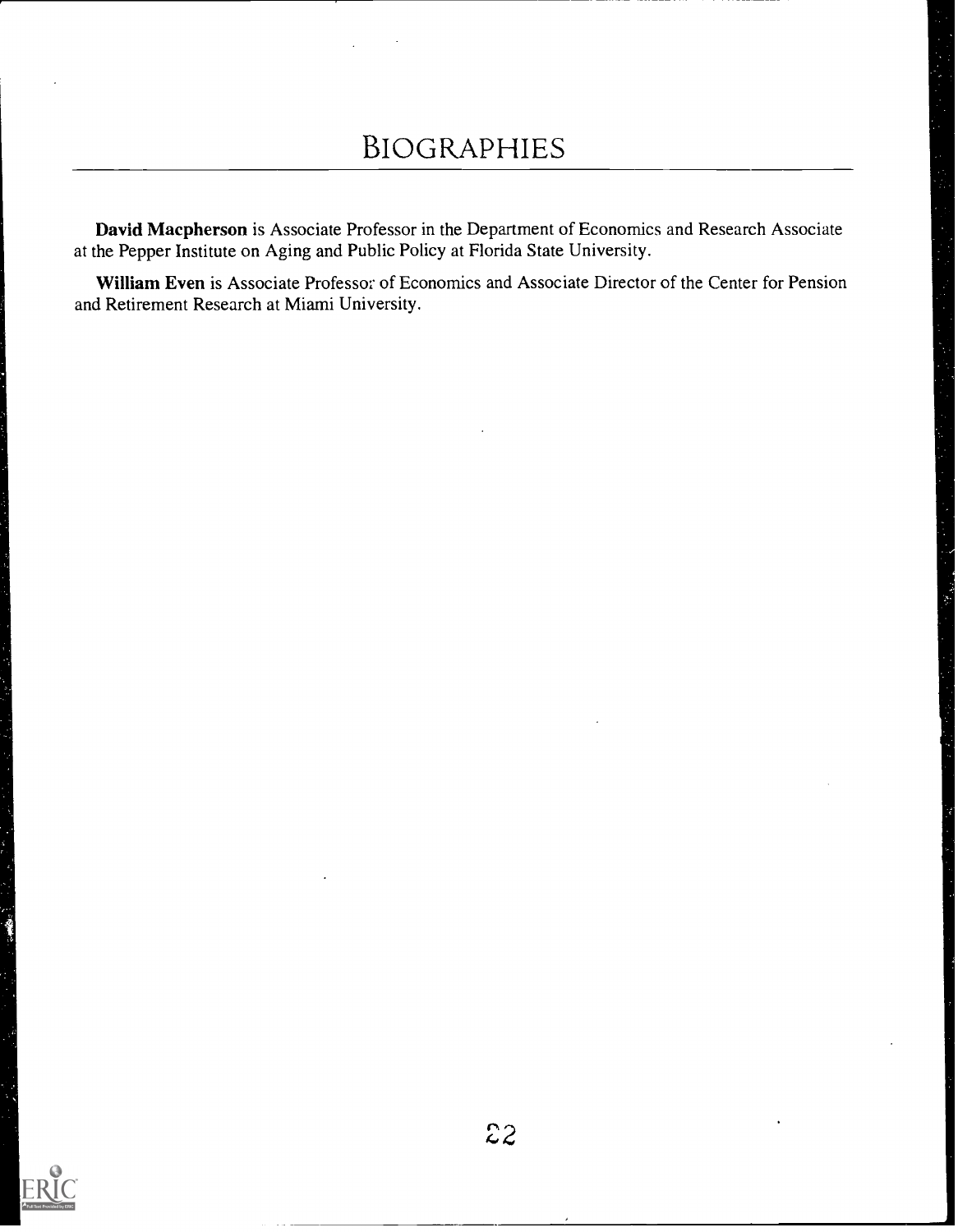# RECENT PUBLICATIONS

- Earnings Growth and Employment Stability of Workforce Entrants, by Frederick J. Tannery, University of Pittsburgh, April 1995.
- Jobs Taken by Mothers Moving from Welfare to Work: And the Effects of Minimum Wages on this Transition, by Peter D. Brandon, Institute for Research on Poverty, University of Wisconsin — Madison, February 1995.
- Minimum Wage Laws and the Distribution of Employment, by Kevin Lang, Boston University, January 1995.
- The Low-Wage Workforce. Statistical analysis of the low-wage workforce from the 1992 Current Population Survey. December 1994.
- Mandates in Employment: A History of Added Burdens on the Unskilled, by Simon Rottenberg, University of Massachusetts, Amherst, August 1994.
- The Use of Strike Replacement in Union Contract Negotiations: Experience from the U.S. and Canada, by Peter Cramton, University of Maryland, and Joseph S. Tracy, Columbia University, May 1994.
- The Effects of High School Work Experience on Future Economic Attainment, by Christopher J. Ruhm, University of North Carolina at Greensboro, May 1994.
- The Early Careers of Non-College-Bound Men, by Jeff Grogger, University of California, Santa Barbara, May 1994.
- Effects of the Employer Mandate in the Clinton Health Plan, by June E. O'Neill and Dave M. O'Neill, Baruch College, City University of New York, March 1994.
- The Effect of Recent Increases in the U.S. Minimum Wage on the Distribution of Income, by John T. Addison and McKinley Blackburn, University of 'South Carolina at Columbia, March 1994.
- Public Policies for the Working Poor: The Earned Income Tax Credit vs. Minimum Wage Legislation, by Richard V. Burkhauser, Syracuse University, and Andrew J. Glenn, Vanderbilt University, March 1994.
- The Impact of a Health Insurance Mandate on Labor Costs and Employment, by June E. O'Neill and Dave M. O'Neill, Baruch College, City University of New York, September 1993.
- Health Insurance Benefits and Income Support for Poor Families: Report on National Survey of Leading Economists. Conducted by the University of New Hampshire Survey Center, this survey presents overwhelming agreement among economists on the effects of mandated health insurance or a higher minimum . wage. June 1993.
- The Minimum Wage and the Employment of Teenagers: Recent Research, by Bruce Fallick, University of California-Los Angeles, and Janet Currie, Massachusetts Institute of Technology, June 1993.
- The Employment Effect in Retail Trade of a Minimum Wage: Evidence from California, by Lowell J. Taylor, Carnegie Mellon University, June 1993.
- The Minimum Wage: Good Social Policy? A landmark guide to understanding the minimum wage, Employment Policies Institute, April 1993.
- Employment Effects of Minimum and Subminimum Wages: Recent Evidence, by David Neumark, University of Pennsylvania, February 1993.
- Higher Wages, Greater Poverty: Trapping Americans in Poverty, by Carlos E. Bonilla, Employment Policies Institute. Examination of the interaction between minimum wage hikes, earnings, transfer and tax programs in California, February 1992.
- Survey of Service Employees, prepared by Frederick/Schneiders Inc. Survey of current and former hospitality industry employees, exploring the development of important job skills, February 1992.